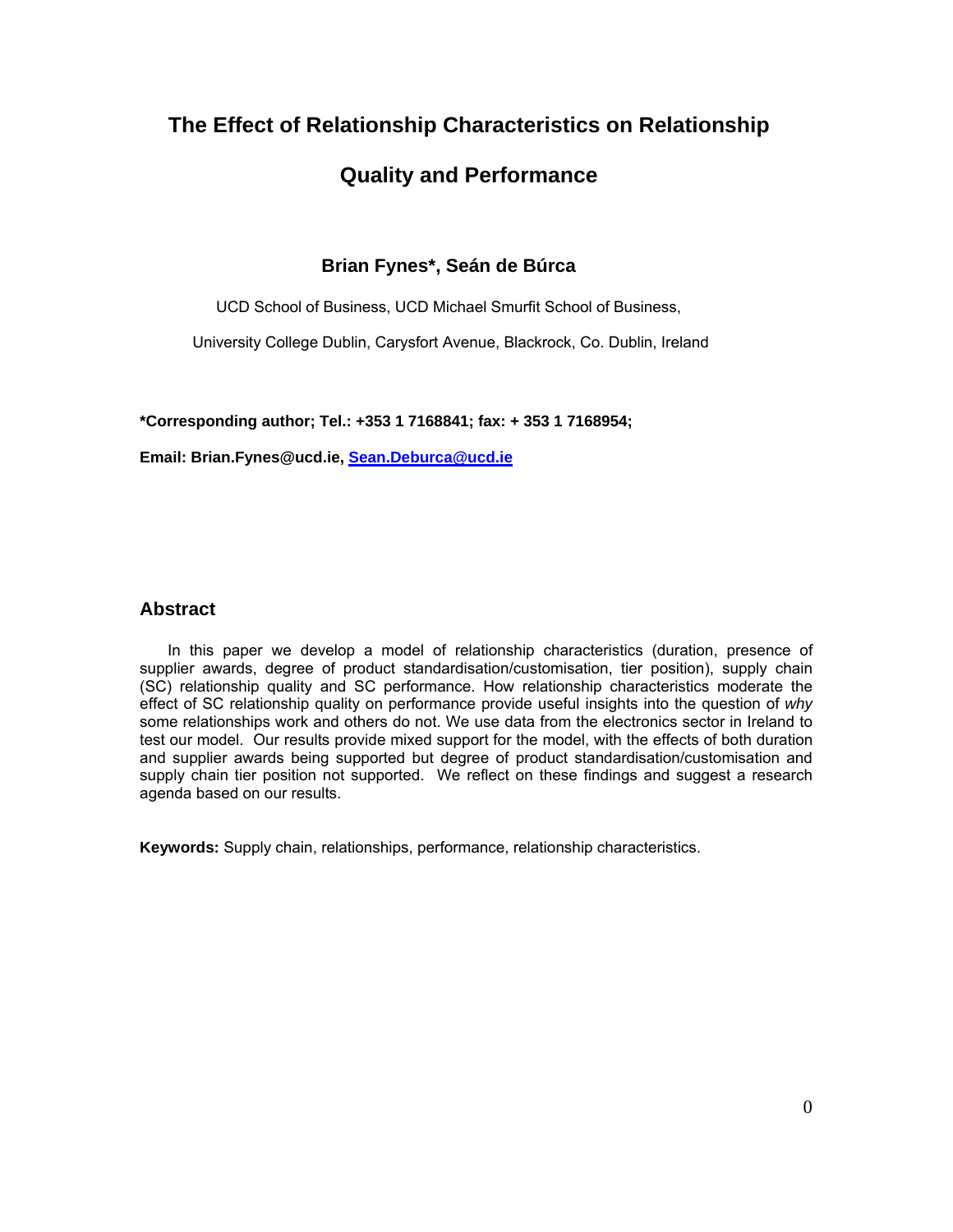#### **The Effect of Relationship Characteristics on Relationship Quality and Performance**

#### **1. Introduction**

The importance of managing inter-organisational relationships and their impact on performance is a topic which has attracted much management and academic interest. Global supply chains present managers with complex decisions which require competencies not only in the very tangible and fast-moving area of logistics management but also in areas requiring 'softer' competencies such as relationship management. In this context, both Naude and Buttle (2000) and Parsons (2002) have used the term supply chain (SC) relationship quality to describe the higher order construct which collectively incorporates relationship dimensions such as trust, adaptation, communication and co-operation. Building on this, Fynes et al. (2004; 2005) have used contingency frameworks to investigate if variables such as the competitive environment and uncertainty have an intervening effect on the SC relationship quality – SC performance relationship. These contributions provide useful insights into the question of *why* some relationships work and others do not. In this paper we extend this work by investigating if relationship characteristics moderate the effect of SC relationship quality on performance. More specifically we investigate the impact of factors such as the duration of the relationship, gaining supplier awards, product standardisation/customisation complexity and supply chain tier on the relationship between SC relationship quality and SC performance.

The remainder of this paper is structured as follows: firstly, we first review the theoretical context and outline our hypotheses; secondly, we describe our methodology: thirdly we develop and test a model of SC relationship quality, relationship characteristics and SC performance; fourthly, we reflect on the implications of our study and conclude with some suggestions for future research.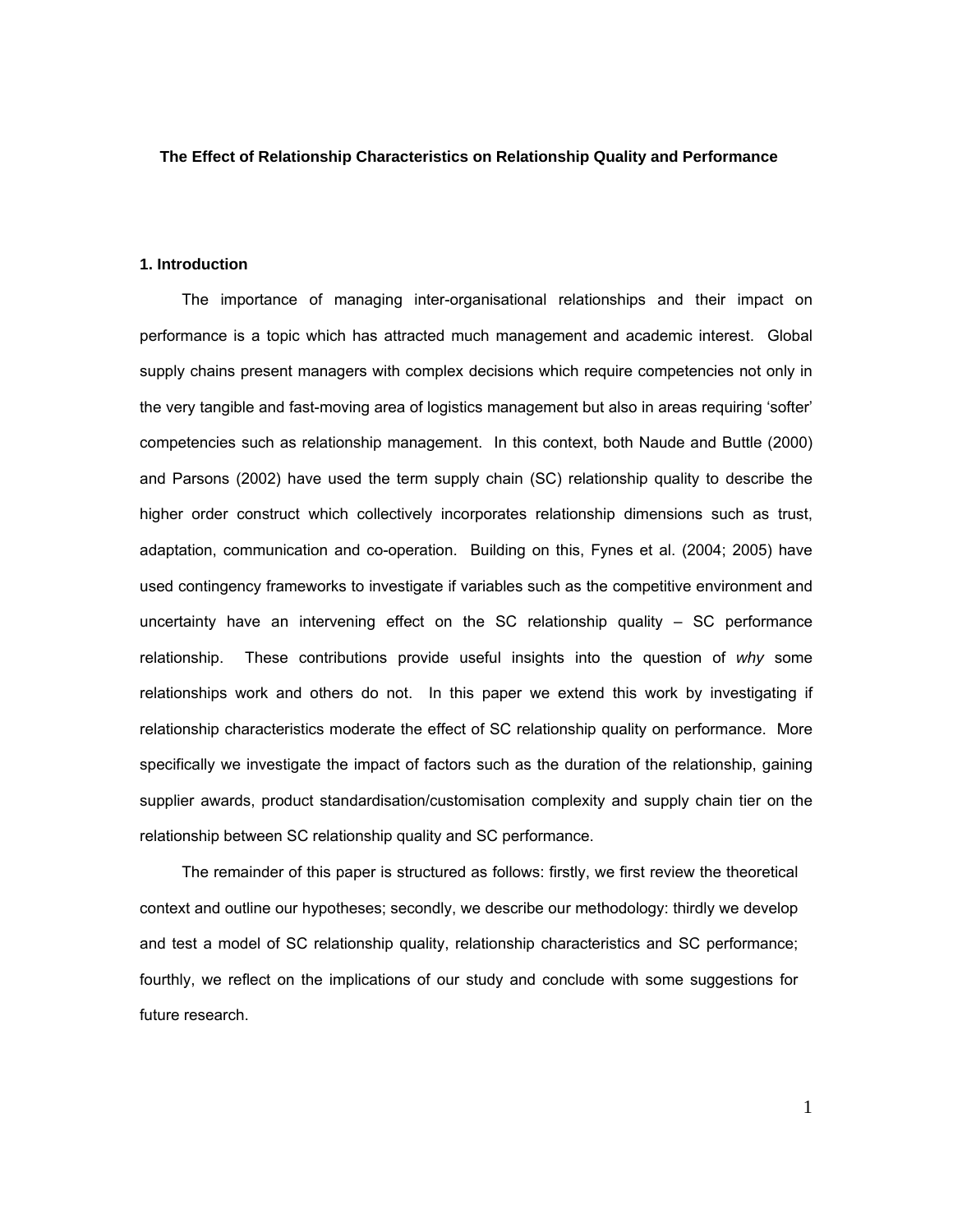#### **2. Theoretical Background and Hypotheses**

#### **2.1 Supply Chain Relationship Quality**

A variety of theoretical frameworks have been used in order to explain the nature of SC relationships. These include transaction cost, political economy, economic sociology, social exchange and resource dependence theories (Robicheaux and Coleman, 1994). These theoretical frameworks have all contributed to the modelling of SC relationships in their identification of the underlying dimensions of relationships. Transaction cost economics view relationships as governance structures to reduce the hazards of uncertainty and asset specificity, political-economy regard dyadic channel relationships as dynamic processes based on the interplay of context and organizational forms; economic sociology regards the relationship as socially oriented structures formed by networks of individuals where trust plays a primary role; social exchange theory posits that relationships arise from the need to provide mutually satisfying rewards; and resource dependence views the organisation as seeking to exploit and recombine unique and inimitable resources that may be outside the realm of the organisation and where relationships lead to the appropriation of these resources. These frameworks are different in their selection of appropriate units of analysis (such as firm, dyad or network). While these theories were framed with varying perspectives, they indicate some common issues with respect to the management of business relationships. They provide some interesting indications concerning the interaction processes within relationships, how they develop and how they are managed.

This paper draws on contributions from the above theories. The predominant view from empirical studies in this domain suggests that practices in SC relationships have moved from the transaction cost economizing dyadic perspective where business relationships are seen as isolated phenomena, to the relationships perspective, which stresses interdependence, connectedness and intimate relations (Sako, 1992; Lamming, 1993; Ellram and Krause, 1994; Handfield, 1994; Harland, 1996; Fynes and Voss, 2002). The assessment of relationships has been considered in a number of ways employing a variety of different constructs ranging from relationship quality (Grönroos, 1984; Gummesson, 1987; Crosby et al., 1990), relationship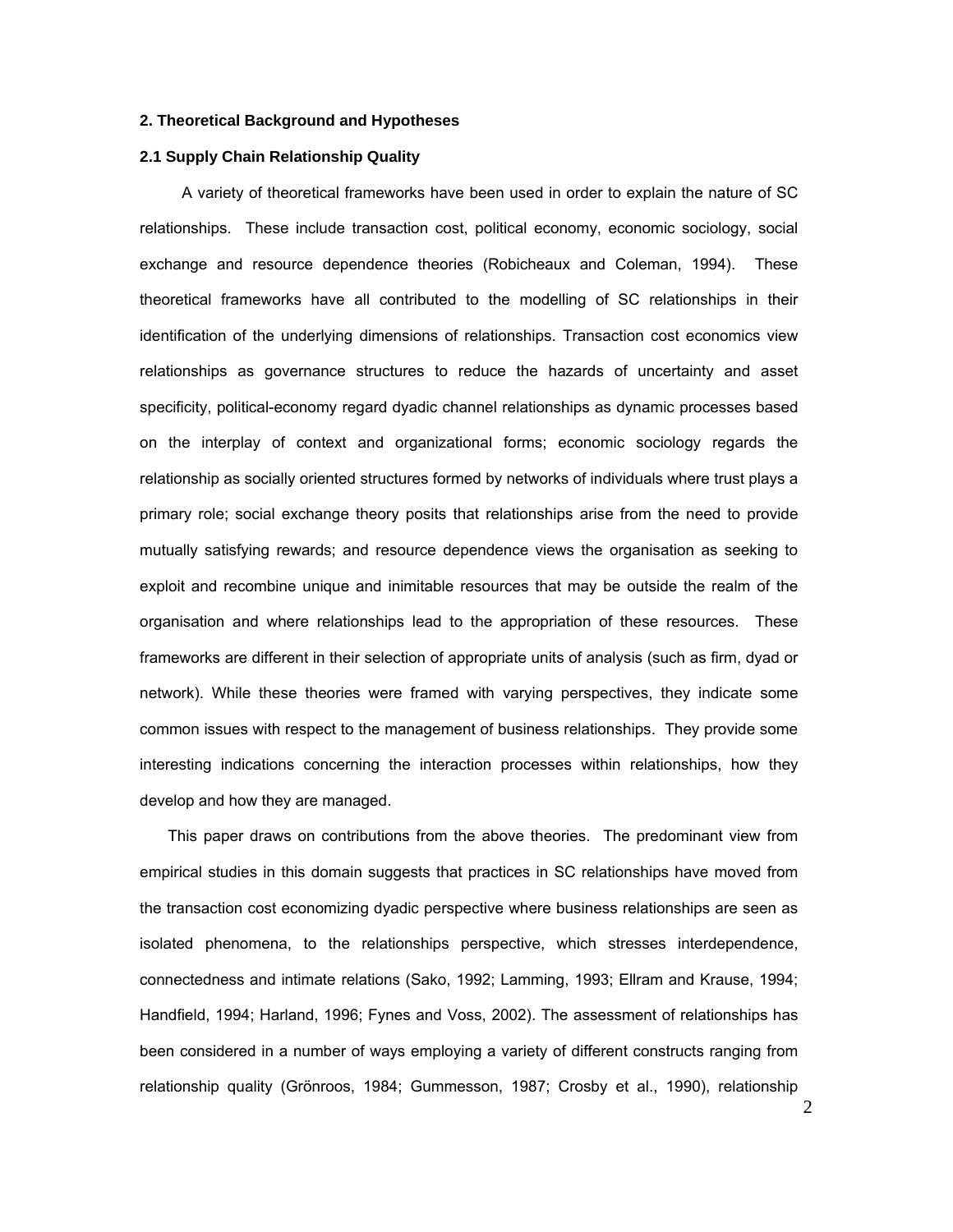value (Wilson and Jantrania, 1996) and partnership success (Mohr and Spekman, 1994). These constructs are not always clearly defined or distinguished from each other. However, the major dimensions of relationship quality identified in the literature are remarkably consistent and include trust, adaptation, communication and co-operation (Naude and Buttle, 2000). The logic of aggregating these variable as relationship quality is supported by the empirical research conducted by the IMP Group who consider relationship quality as the relationship climate or atmosphere comprised of relational dimensions of trust, adaptation, communication and cooperation (Håkansson, 1982). This argument is supported by de Búrca (1999) who found that managers do not necessary delineate between elements of relationship quality such as trust, adaptation, communication and co-operation but instead treat them as an integrative entity.

Trust has been defined as "the firm's belief that that another company will perform actions that will result in positive actions for the firm, as well as not take unexpected actions that would result in negative outcomes for the firm" (Anderson and Narus, 1990, p.45). Adaptation occurs when buyers and suppliers invest in transaction-specific investments (Heide and John, 1988). Communication is "the formal as well as informal sharing of meaningful and timely information between firms" (Anderson and Narus, 1990, p. 44). Frequent and timely communication is important because it assists in resolving disputes and aligning perceptions and expectations (Morgan and Hunt, 1994). Co-operation refers to situations in which firms work together to achieve mutual goals (Anderson and Narus, 1990). Because conflicting behaviours can co-exist temporarily with co-operative actions, co-operation is not simply the absence of conflict (Frazier and Rody, 1991). Co-operation in exchanging information on production schedules, new products/processes and value analysis can both reduce product costs and improve product/process innovations (Landeros and Monczka, 1989). These dimensions reinforce each other in terms of enhanced relationships. In an existing relationship all of these dimensions will be positively correlated and are indicators of SC relationship quality. We therefore define SC relationship quality as the degree to which both parties in a relationship are engaged in an active, long-term working relationship and operationalise the construct using indicators of trust, adaptation, communication and co-operation. We acknowledge that there may be some other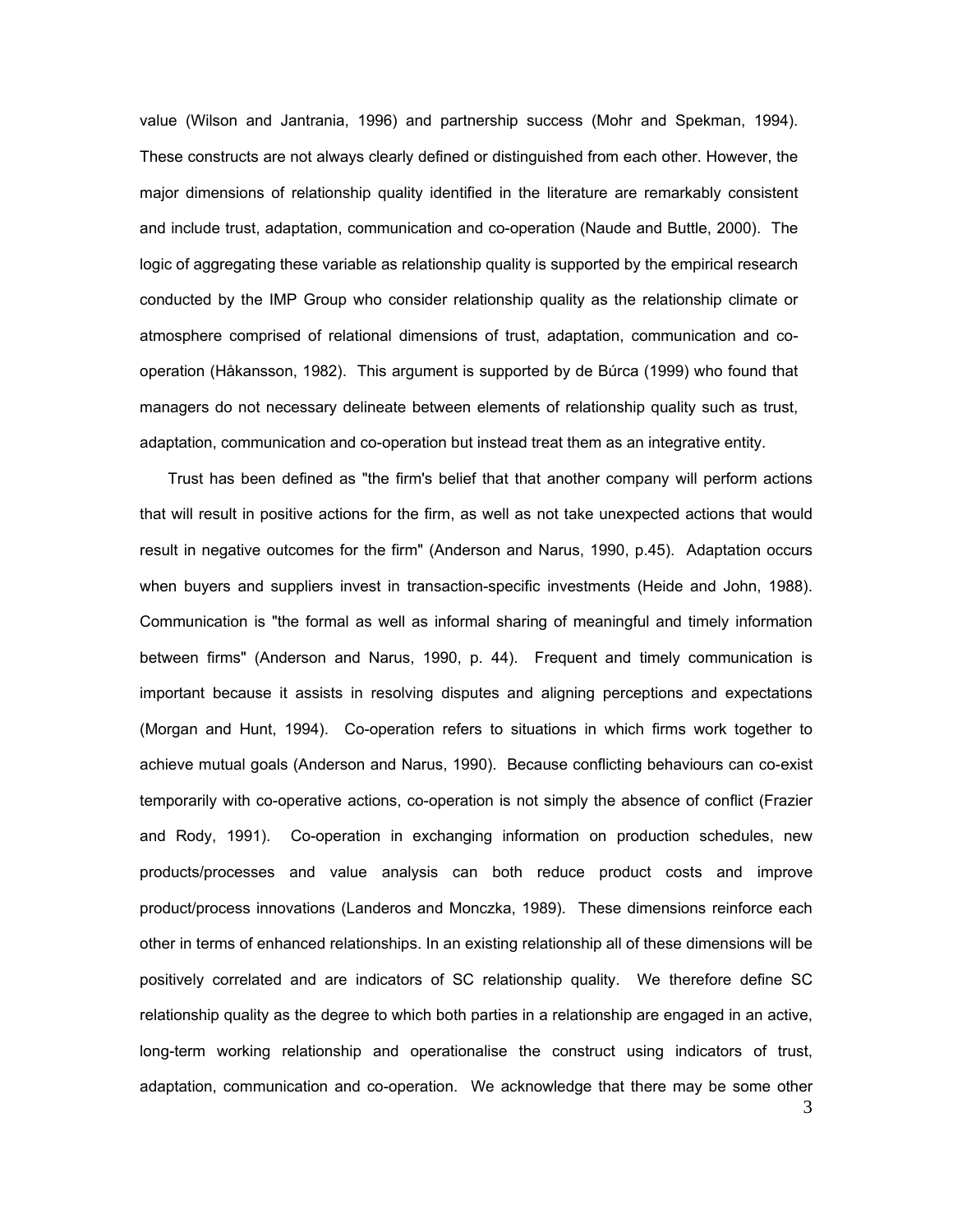constructs which could possibly be included in SC relationship quality but posit that our conceptualisation is balanced in terms of parsimony and comprehensiveness.

#### *2.2 SC Performance*

The impact of SC linkages on operational and business performance has been the subject of a number of empirical studies. These studies have encompassed a variety of SC definitions, performance measures and methodologies. For example, Narasimhan and Jayaram (1998) found that relationship quality led to superior operational performance. They examined the relationship between sourcing decisions, manufacturing goals, customer responsiveness and manufacturing performance using structural equation modelling. They found that integrating SC activities involves aligning sourcing decisions achieves manufacturing goals in terms of dependability, flexibility, cost and quality. Additionally, Krause et al. (1998) in their study of reactive and strategic supplier development found that not only did the strategic focus on supplier development bring operational benefits such as shorter order cycle times, higher quality levels and increased delivery reliability but also was important as a source of competitive advantage to firms with more certainty and continuity within the supply base. This idea of certainty and continuity is echoed by McEvily et al. (2000) who contend that knowledge is more readily diffused between buyers and sellers when firm-specific investments are made signalling credible commitments of continuation for the relationship.

The link between relationship quality and performance is very apparent in Uzzi's (1997) work which focuses on the apparel industry in New York. Relationships within this industry are characterised by trust and personal ties, rather than contracts, which makes expectations more predictable. Furthermore, embedded relationships (characterised by trust, fine-grained information sharing and joint problem-solving attributes) lead to many advantages over contractual relationships including the ability to adapt to unforeseen changes, identifying and producing coordinated solutions to organisational problems, reducing monitoring costs and better economic outcomes. The recurring theme in all of these studies is the role of SC management in improving SC performance. However, the underlying dimensions of SC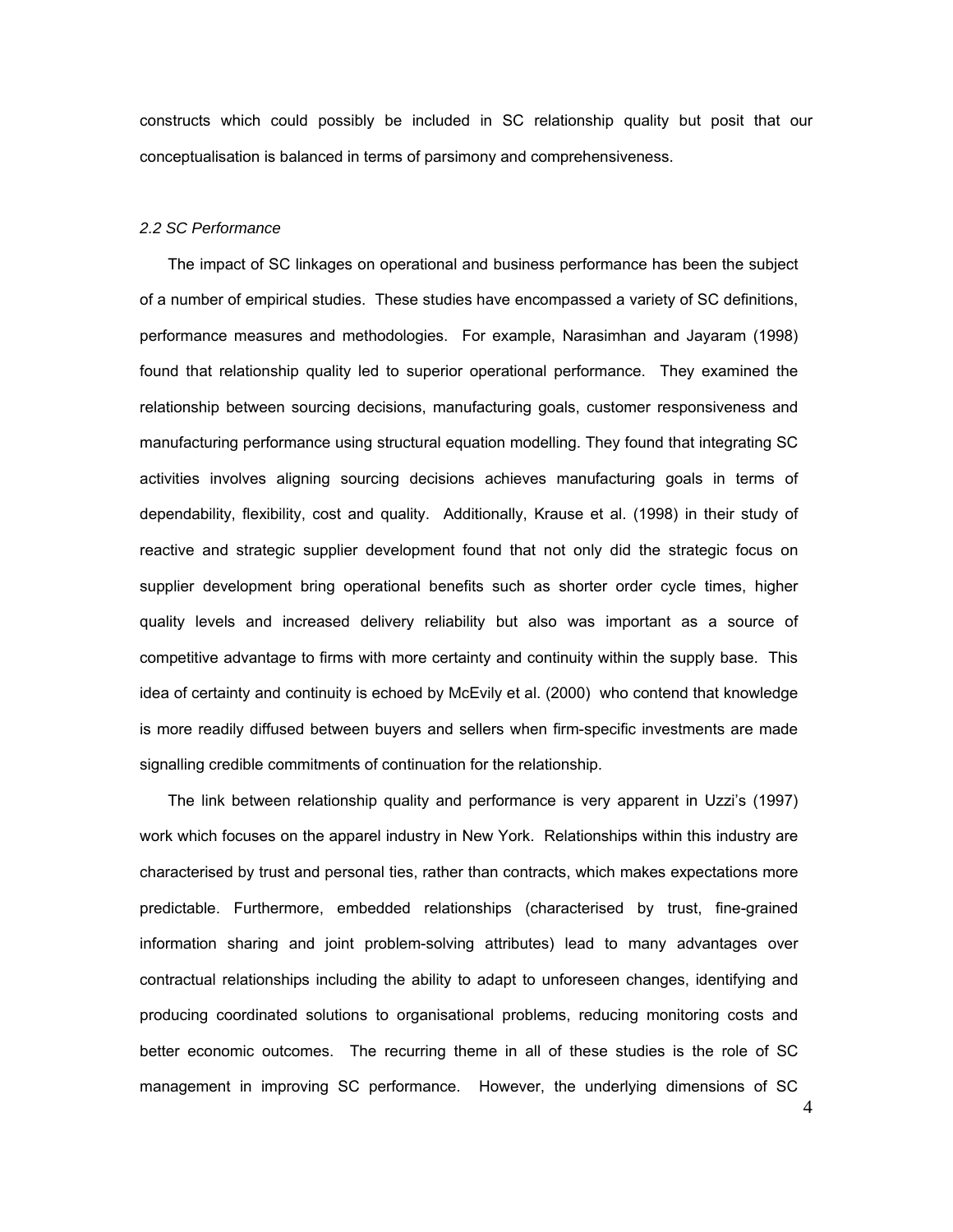relationship quality have received limited treatment in these studies. For instance, Tan et al. (2002) only include information sharing (communication) and customer service management (co-operation) in their study. Thus while SC dimensions such as trust, and adaptation have been widely tested in the marketing literature in terms of their impact on marketing performance (Heide and John, 1990; Morgan and Hunt, 1994), their impact on SC performance has received less attention in the operations and supply chain management literature with the exception of Fynes et al. (2004; 2005). Accordingly, we now posit:

**H1**: SC relationship quality has a positive effect on SC performance.

#### *2.3 Relationship Characteristics as Moderators*

New relationships involve new roles which have to be learned and the process of learning and developing these roles and structuring the associated rewards and sanctions have high costs in terms of time, worry, and temporary inefficiency. New relationships may rely heavily on social interaction amongst strangers where trust has not yet been established. On the other hand, wellestablished relationships of longer durations are based on stable ties. Exchange partners have developed social systems, are familiar with each others' operational procedures and understand performance expectations (Fichman and Levinthal, 1991). Uzzi (1997) found that solidly embedded relationships facilitated the continuous exchange of 'fine-grained' information, that in turn benefited each firm's ability to anticipate market changes and respond to unforeseen circumstances. This suggests that the benefits of exchanges may increase with link duration. Technology transfer requires diverse functions of the supplier and the buyer to interact over multiple issues simultaneously. Thus the benefits of having had the time to develop more relationship-specific assets become all the more important, as the resulting shared understanding facilitates the transfer of complex technological knowledge (Kotabe et al., 2003). Thus we posit: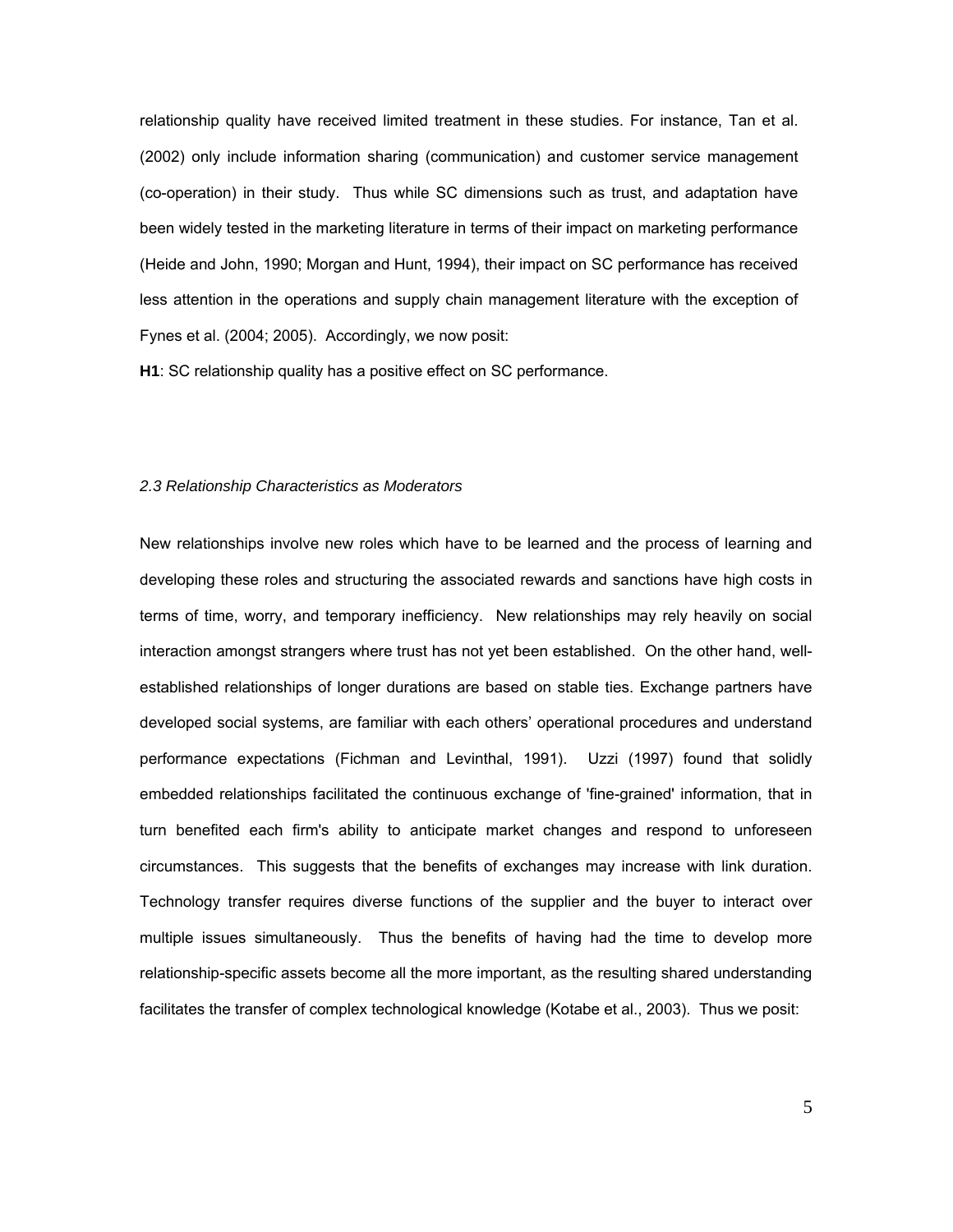**H2**: The relationship between SC relationship quality and performance will be stronger for relationships of a longer duration than for relationships of a shorter duration.

A multitude of supplier awards exist where firms are assessed in terms of their performance. However their emergence has generated considerable debate as to their worth (Kalwani and Narayandas, 1995). Empirical evidence shows that winners of corporate supplier awards and independent quality awards on average do garner measurable, statistically significant gains. Hendricks and Singhal (1996) found that in a four-year period after achieving an award, prizewinning companies clearly outperformed a control group of non-winners in a number of accounting measures. Winners of supplier awards managed to grow operating income 33 percentage points higher than companies that did not win awards. Sales also grew 23 percentage points faster for supplier award winners compared to the control group. In essence, the fact that a supplier is getting feedback motivates them to do better. Accordingly we posit:

**H3**: The relationship between SC chain relationship quality and SC peformance will be stronger for firms that have won a supplier award than for firms who have not won a supplier award.

The characteristics of a product can also impact on buyer-supplier relationships. Christopher and Towill (2001) argue that it is important to match appropriate supply chain strategies (lean versus agile) with the product/market. Another classification used in the literature is based on suppliers producing standardised products versus customized products (Saeed et al., 2005). Product characteristics are likely to play a role in how relationships are managed. Kumar (2001) contends that customised products are demand-driven and in such circumstances temporary supply chains emerge, operate for the lifespan of the market opportunity, and then dissolve. As such, suppliers producing standardised products in stable market conditions are less exposed to turbulent market conditions and have more stable relationships. On the other hand, suppliers producing customised products are subject to rapidly fluctuating, turbulent market conditions based on more temporary relationships. Accordingly we posit: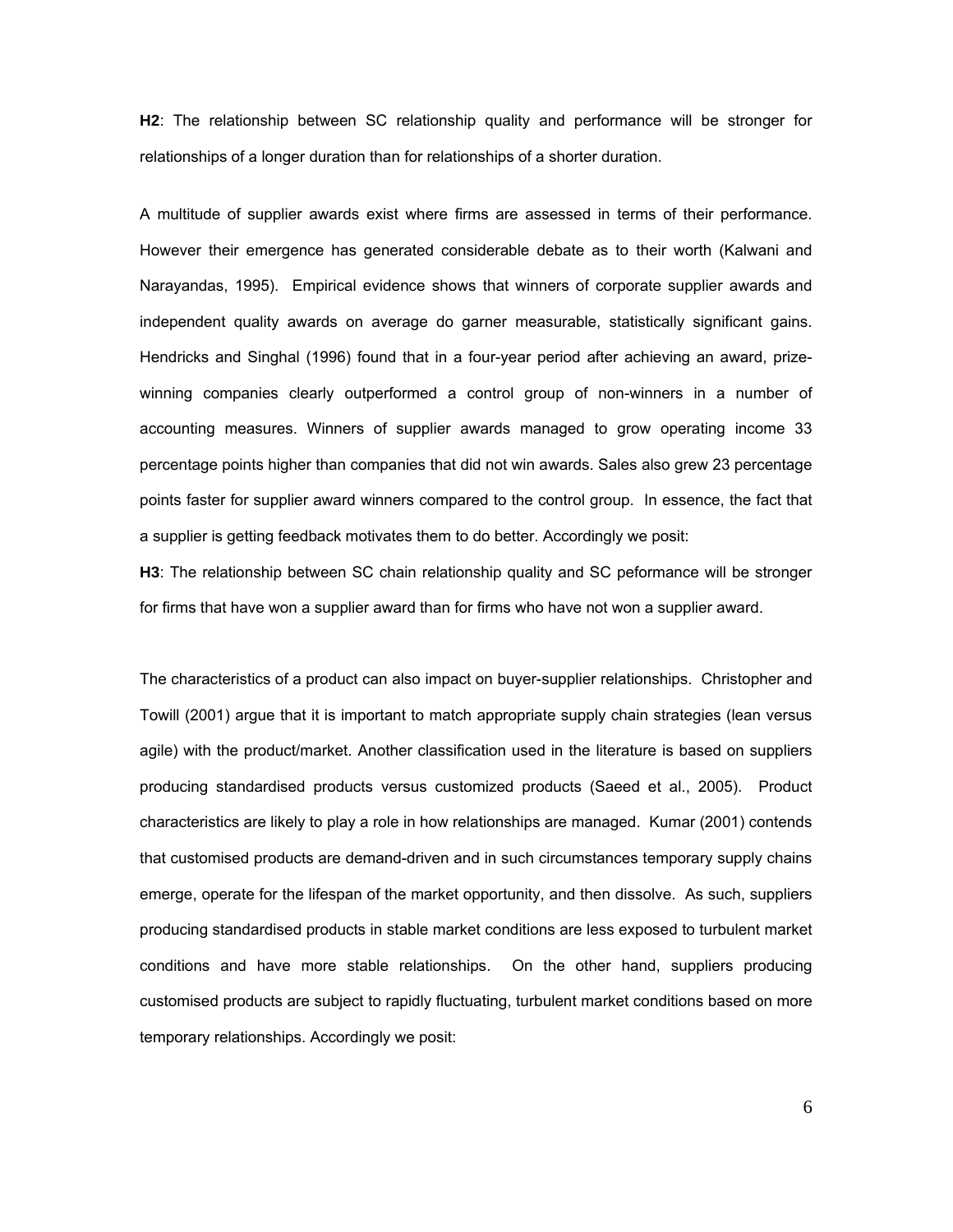**H4:** The relationship between SC relationship quality and SC performance will be stronger for standardised products than for customised products.

The locus/tier of a supplier in a supply chain may also impact on performance. For example, the bullwhip effect is a practical demonstration of how various types of decisions made at the retail level in a supply chain can lead to distortion and amplification of demand at lower echelons in the chain thus sub-optimising the use of capacity and generating swings in inventory. The main reasons for this are demand forecast updating, order batching, price fluctuations and rationing. As such, suppliers that are more distantly removed from the final customer may experience poorer levels of performance. In addition, many supply chains are now designed on the Japanese concept of keiretsu. This is one in which suppliers close to the final industrial customer play a strategic role, marshalling the efforts of their own suppliers who are seldom in touch with the eventual customer (Lamming, 1993). Thus in the automotive industry, original equipment manufacturers (OEMs) such as Renault, Ford, Toyota, and Honda actively manage first-tier suppliers to improve the suppliers' performance and capabilities (Hartley and Choi, 1996). However, empirical evidence suggests that relationship management practices may not be transferred further upstream in the supply chain (Forker et al., 1997). Accordingly, we argue that there is a greater possibility of relationship 'disconnect', the further upstream a supplier is located in the supply chain. This gives:**H5**: The relationship between SC chain relationship quality and SC peformance will be stronger for first tier suppliers than for lower tier suppliers.

We synthesise our hypotheses as a conceptual model in Figure 1.

[Insert Figure 1 here]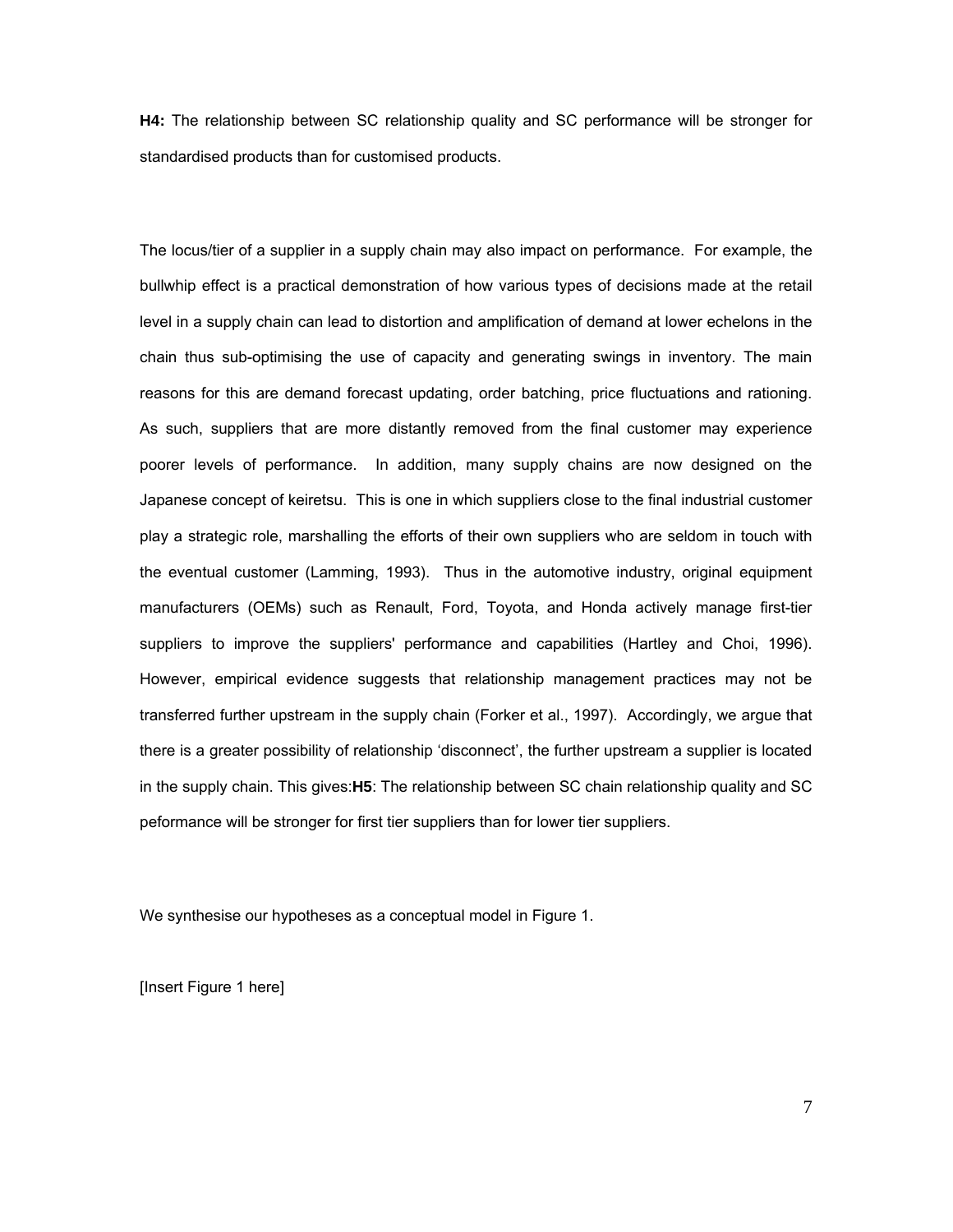#### **3. Methodology**

#### *3.1 Survey Instrument*

The instrument used to test the stated hypotheses was a mail survey. A draft questionnaire based on existing measurement scales for the research constructs (see Appendix A) was initially developed. This draft questionnaire was pre-tested to check its content validity and terminology. A group of fifteen academics and managers were interviewed were at this pre-test stage. As a result, a number of modifications were made to the questionnaire. These included clarifying and simplifying some of the language and adding extra response categories and scale items. The layout was also modified to ensure user friendliness and ease of completion. The modified questionnaire was then pilot tested to check its suitability and appropriateness for the target population. It was posted to thirty practitioners in the electronics sector and ten complete responses were returned and no problems were encountered at this stage. The questionnaire was then mailed to the target population. To encourage completion, respondents were promised, and received, a summary of the research findings. Two repeat mailings of the instrument were carried out to improve the overall response rate. For the purposes of this study, we adopted the approach used by Sako et al. (1994), where respondents were asked to reply to questions with respect to the basis of the most important or *focal* customer-product relationship.

#### *3.2 Sample*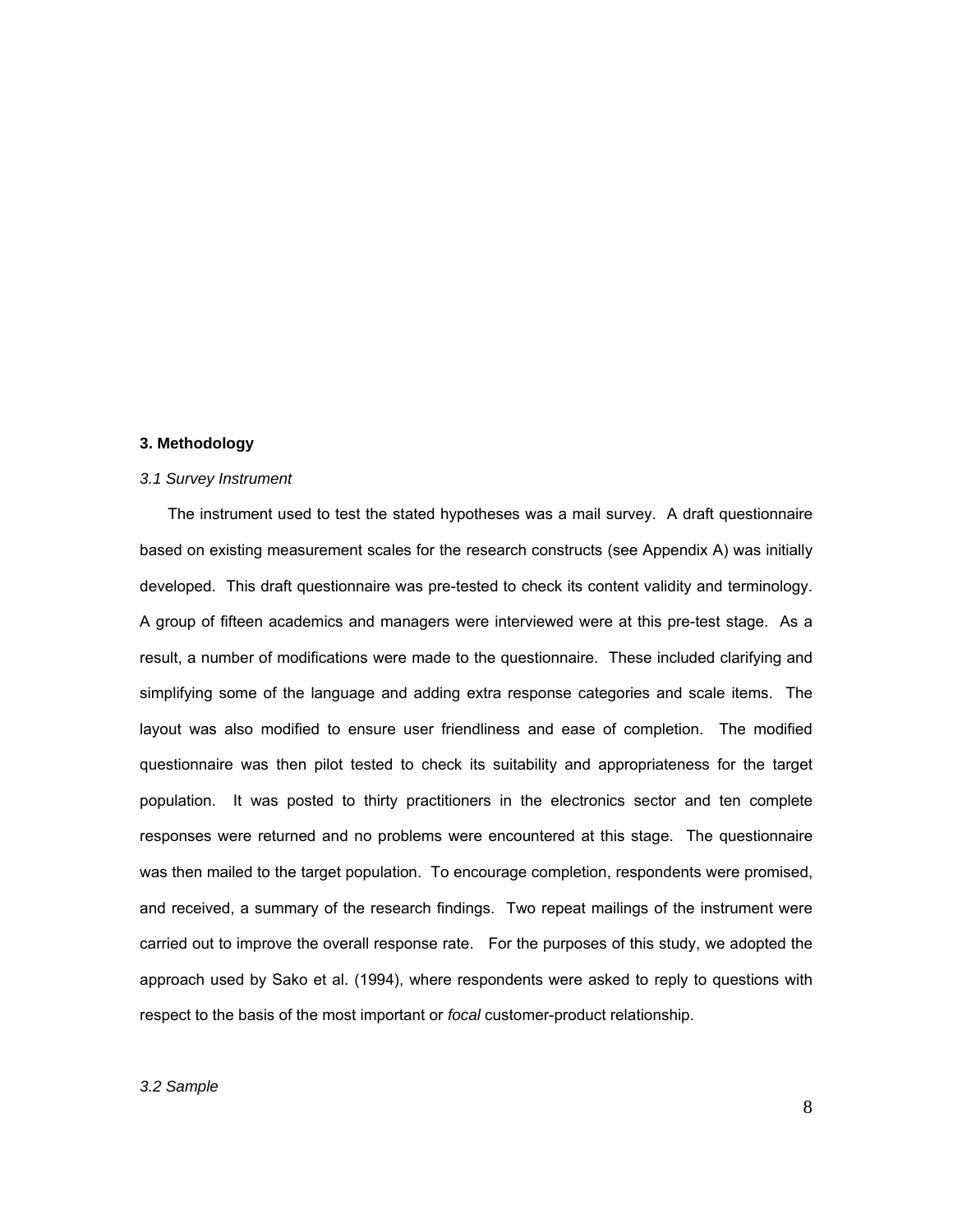The population chosen for this study were manufacturing companies in the electronics sector in the Republic of Ireland. The reasons for focussing on this sector are twofold. Firstly, electronics has emerged as a leading sector in the Republic of Ireland in terms of adopting SC management and is not subject to the same level of regulation as other comparable sectors such as pharmaceuticals and chemicals (Dicken, 1998). As such the sector is predominantly influenced by competitive rather than regulatory forces. Secondly the sector is heterogeneous in terms of sub-sectors and product/process complexity. Thus the external validity of the results is not as severely compromised by our single-industry focus as it would be for a more homogenous industry group. In addition, while it may be argued that the electronics sector in Ireland represents a relatively narrow sampling frame, we would contend strongly that Ireland is a particularly appropriate location for our study given the (a) the percentage of international/global firms and (b) the percentage of international markets served by these firms in our sample. As such, the focus of our study is on a sector which operates in highly competitive global markets.

In order to establish the size of the survey population, databases from the Irish Trade Board, the National Standards Association of Ireland, the Industrial Development Authority and Kompass Ireland were consulted. This produced an initial listing of 821 companies. Telephone contact was established with each of these companies and the key informant was also identified at this stage. The key informant was identified by enquiring as to which single individual was responsible and capable of responding to questions on SC relationship quality and performance. This step was taken in order to improve the quality and quantity of responses as well as to reduce the impact of potential inaccurate recall, hindsight bias and subconscious attempts to maintain self-esteem that can occur from using a single informant (Kumar et al., 1993). From the initial frame of 821 companies, 283 were removed from the sample as they had either gone into liquidation or were service rather than manufacturing plants. Each of the remaining 538 companies was then sent a copy of the questionnaire. A total of 202 questionnaires were returned, of which 200 were usable giving an overall response rate of 38%.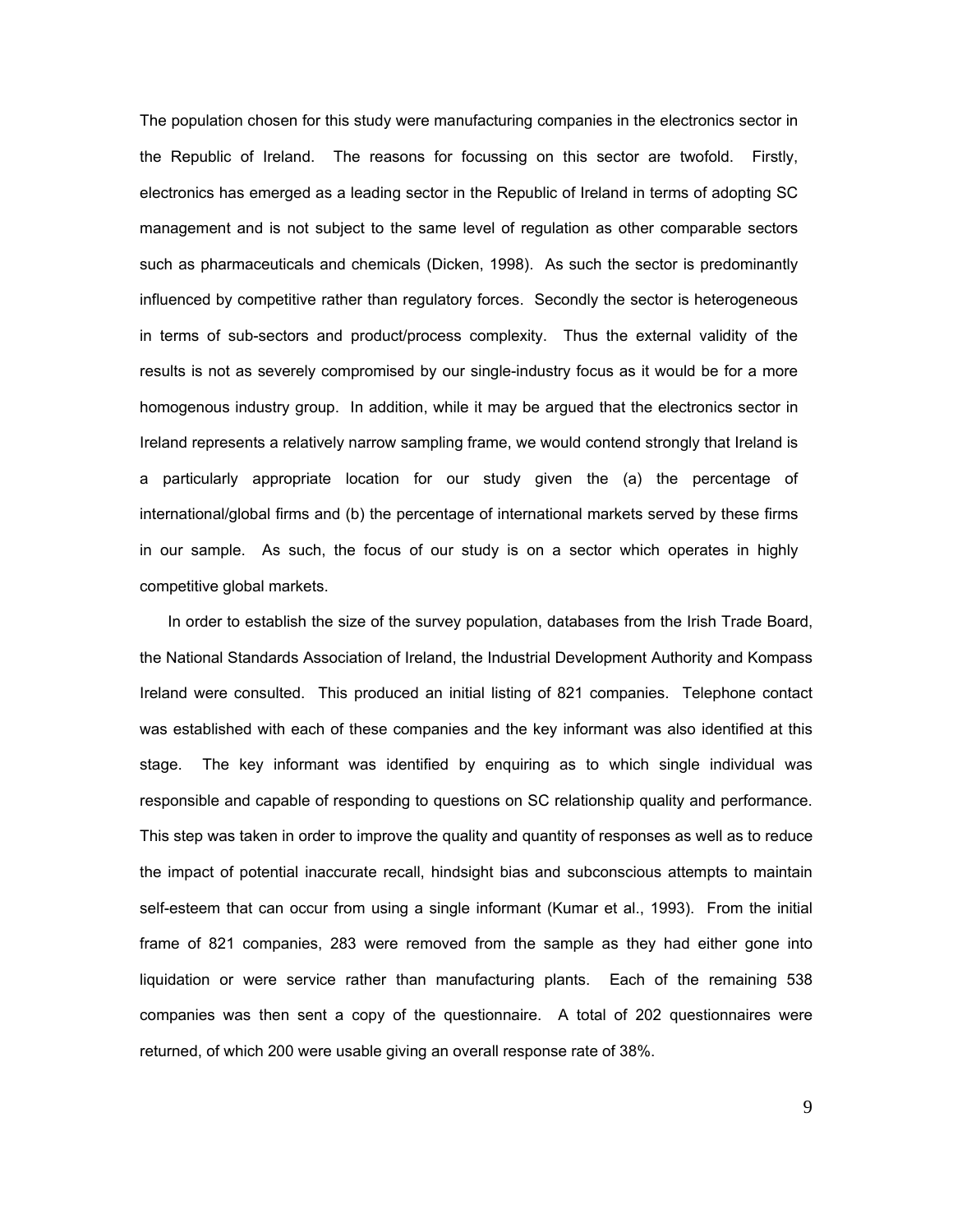#### **4. Analysis**

#### *4.1 Descriptive Statistics*

The degree to which the sample is representative of the population was addressed by carrying out a series of standard chi-square goodness-of-fit tests with respect to employee numbers, plant ownership and plant age (see Table 1). For each of the characteristics, we found no significant difference between the population percentages and the sample percentages. This suggests that the sample response profile is not significantly different from the population profile and that the sample is broadly representative on key variables.

#### [Insert Table 1 here]

The descriptive data collected (plant size, ownership) confirmed much of what is already known about the electronics sector in Ireland in terms of industry structure. On the one hand, the majority of companies are relatively small, independently owned indigenous operations, and, on the other, there are a smaller number of larger plants that are subsidiaries of overseas companies.

#### *4.2 Confirmatory factor analysis*

Following Anderson and Gerbing (1988) we used AMOS 4 to conduct a two-stage analysis of the measurement and structural models to test our hypotheses. Firstly, confirmatory factor analysis (CFA) was performed to evaluate the measurement properties of the model constructs. The measures used for SC relationship quality (trust, communication, co-operation and adaptation) and SC performance (cost, quality, flexibility, delivery dependability) and the associated covariance matrix are shown in Appendix B.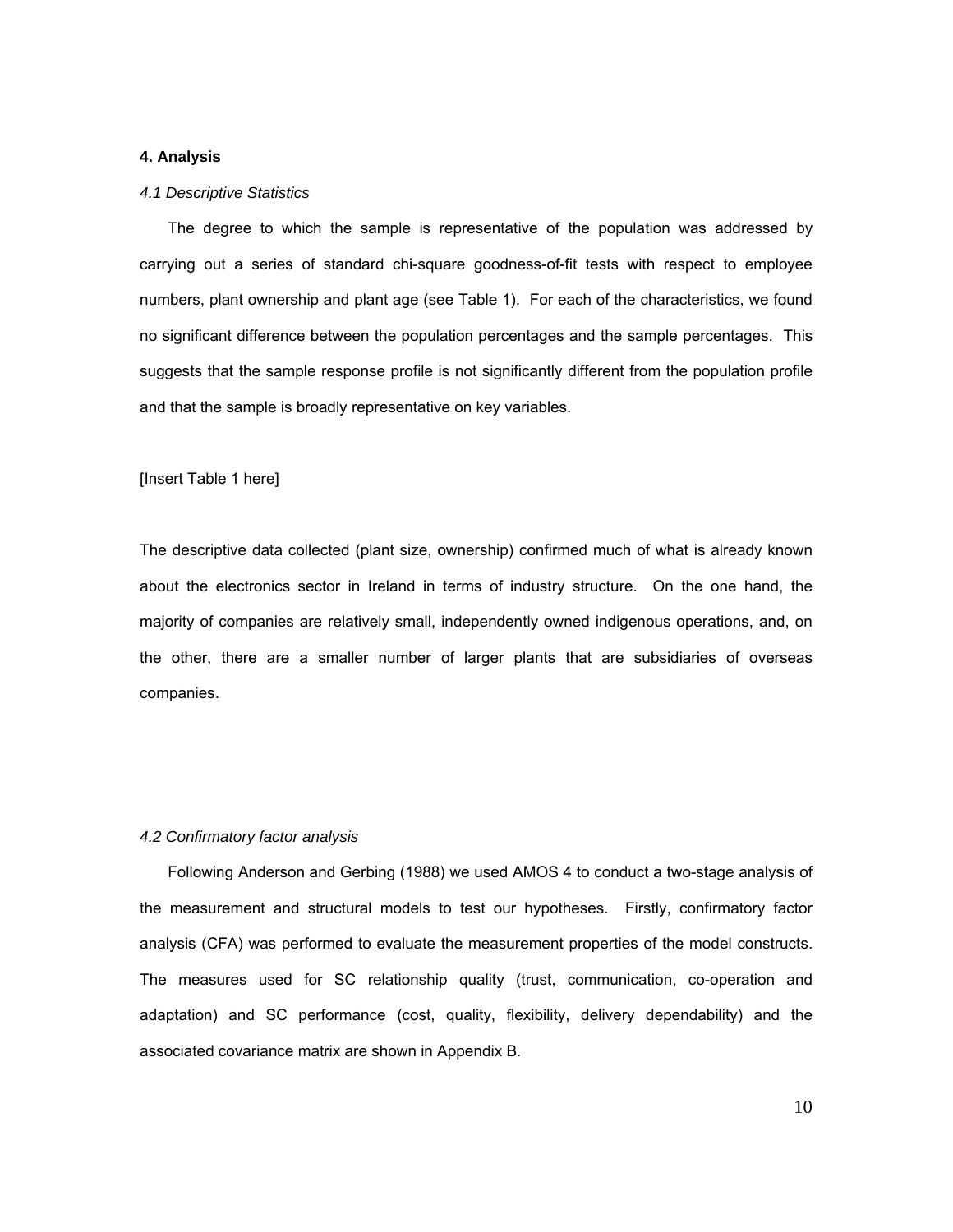The factor loadings (λ), standard errors, t-Values and Cronbach α values are shown in Table 2. All of the items have high ( $\lambda > 0.60$ ) and significant (t > 1.96) loadings (Chin, 1998). The goodness-of-fit statistics for each CFA also show an acceptable level of fit. In addition, the reliability of each scale was satisfactory with Cronbach α values of at least 0.70 achieved in all cases (Nunally, 1978).

#### [Insert Table 2 here]

The second stage of analysis was to calculate the standardized path estimates (γ), standard errors and t-values for the path (structural) model. In order to do so, we aggregated the trust, communication, cooperation and adaptation constructs to calculate SC relationship quality and the cost, quality, flexibility and delivery dependability to calculate the SC performance construct. While we acknowledge that this approach limits our analysis of individual causal paths between these constructs, we do so as to facilitate a parsimonious analysis of the moderator effects in the next stage of analysis (Byrne, 2001). Table 3 shows the path estimates are both high (γ > 0.20) and significant (t > 1.96) (Chin, 1998). The results thus provide empirical support for the hypothesis that SC relationship quality has a positive impact on SC performance.

#### [Insert Table 3 here]

In order to test for moderator effects, we first conducted chi-square tests to confirm that the moderator variables were statistically independent. We then used multiple-group structural equation modelling (MSEM) to conduct the test. MSEM is flexible and avoids the multicollinearity and distributional problems associated with other techniques (Rigdon et al., 1998). MSEM deals with moderators indirectly i.e. the empirical criterion is whether or not there are different values for structural parameters at different values of a moderator (Bollen, 1989). For each of the four moderating variables, two groups were formed. For duration and product standardisation, firms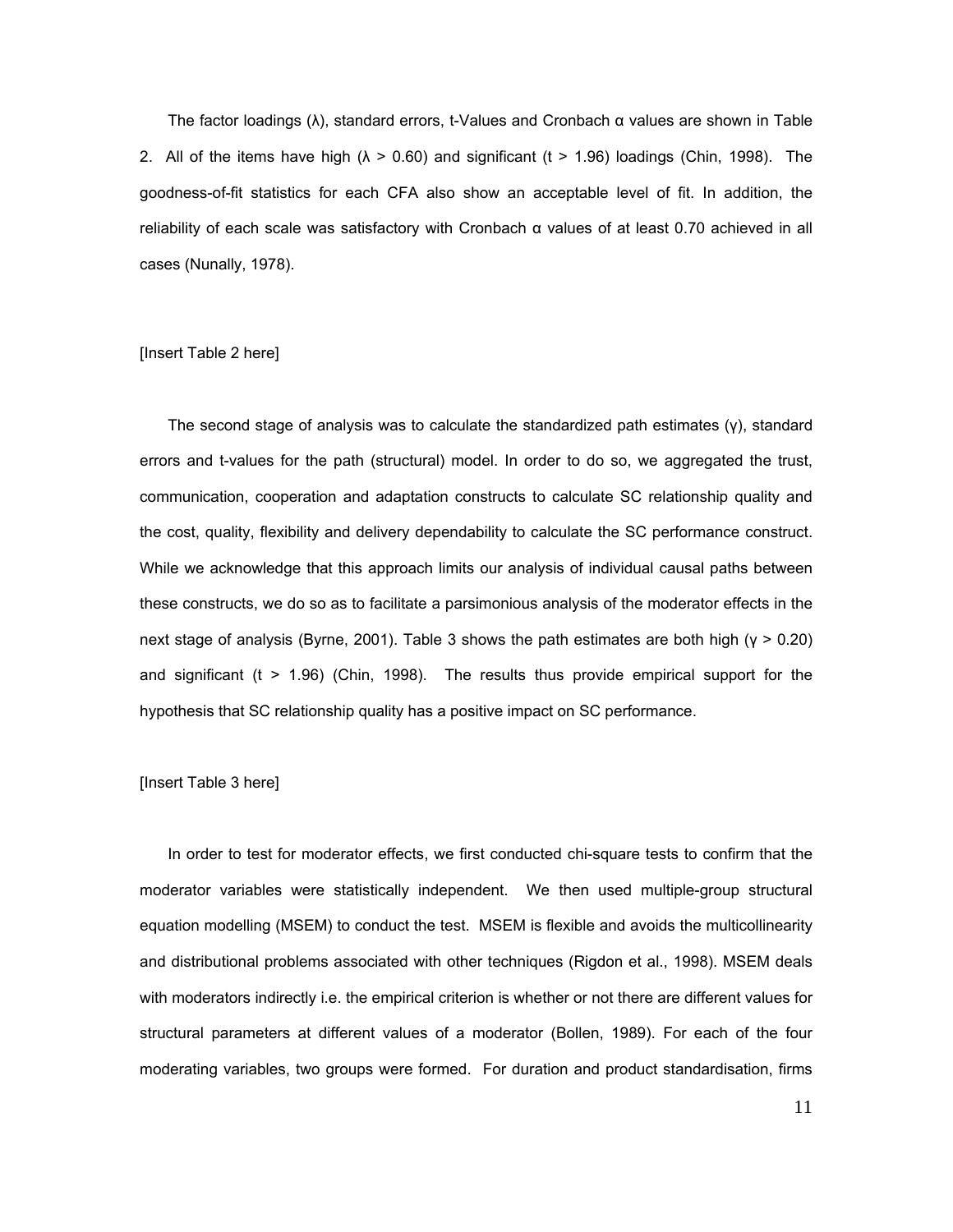scoring below the mean score were classified as low while those above the mean score were classified as high; for supplier awards and tier we split the sample on the basis of award/no award and first tier/non first tier. We then analysed the two-group structural equation model for each of the variables separately. For each subgroup, a covariance matrix was calculated and the γ parameter estimated for the SC relationship quality  $\rightarrow$  SC performance path. Each sub-group's fit adequacy was also evaluated. Following Bollen (1989), we then compared chi-squared differences between the two models. In one model, we constrained the path co-efficient to be equal across both subgroups (an equality constraint model in which the influence of SC relationship quality on SC performance is constrained to be equal) and in the other we left the path co-efficient to covary (i.e. a free model in which the influence of SC relationship quality on SC performance is allowed to be different). The difference between the two models' statistical significance is then used as a test for equal path co-efficients (i.e. whether or not the equality constraint model produces a better fit than the free model). The results of this analysis are shown in Table 4. This reveals that significant differences among the groups were found in respect of age and supplier awards (H2 and H3) but not in the case of degree of product standardisation and supply chain tier (H4 and H5). We consider these findings in the following section.

[Insert Table 4 here]

We also tested our model for the control variables of size (number of employees) and markets served (domestic or foreign). These variables did not have a significant effect on the path co-efficients.

#### **5. Discussion and Conclusion**

Our study adds to the existing body of knowledge in SC relationships. Firstly, our findings indicate SC relationship quality has a positive impact on SC performance (H1). This suggests that by engaging in deep partnership types of supply chain relationships, suppliers can improve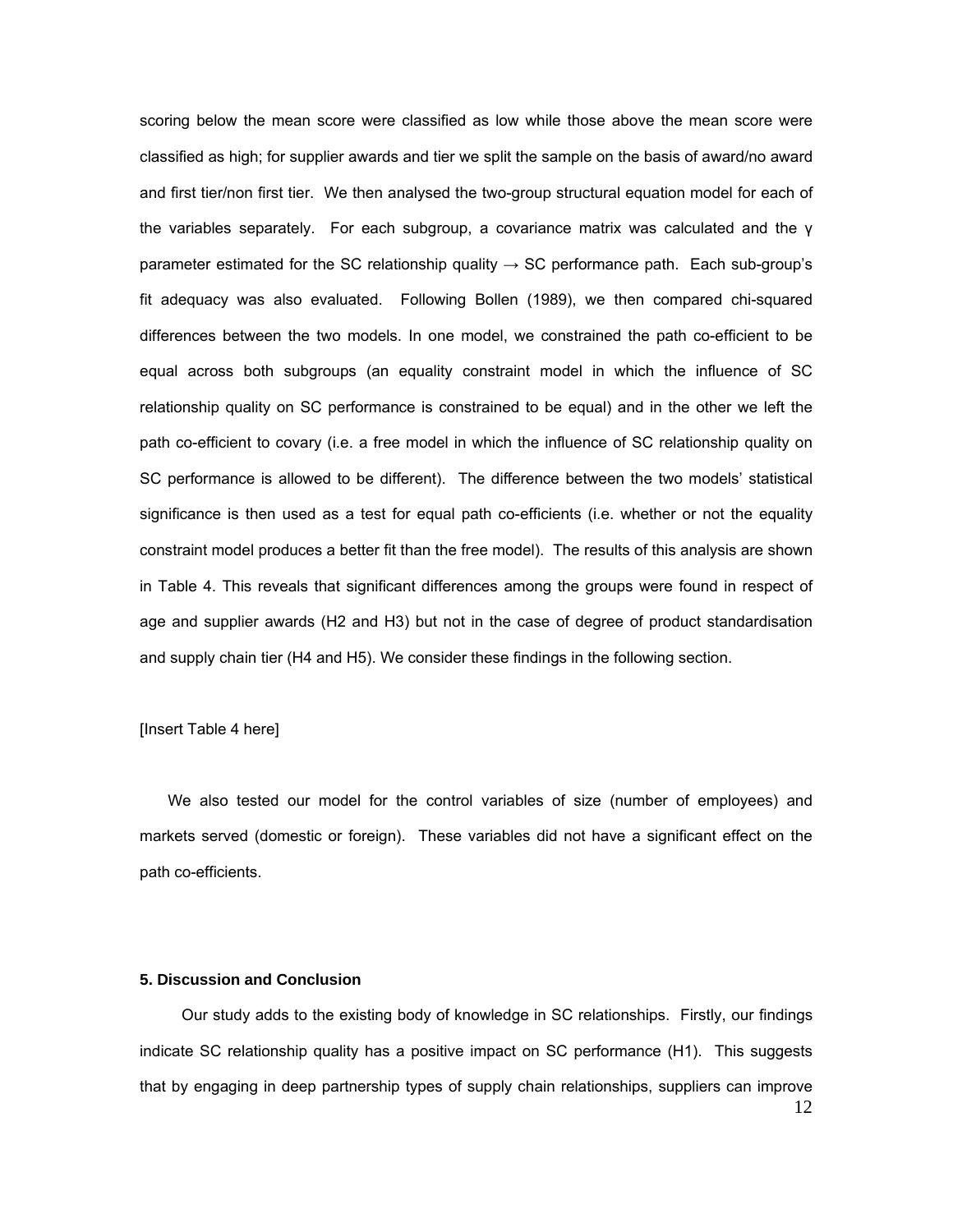SC performance. As Fynes et al. (2005) have previously argued "the implications for managers is that they need to acknowledge that SC relationship quality demands a different style of management and adjustments need to made to the business culture between all the parties to the relationship. Mutual trust and adaptation are central to a more enlightened approach to managing SC quality relationships. Likewise, interdependent relationships are essential in moving away from the traditional adversarial model which is grounded in power-based bargaining. This requires frequent communication and co-operation on issues such as product and process design, quality and scheduling, all of which is evidenced by increased adaptation on the part of both buyer and supplier (p. 3312)."

Turning now to the moderator effects, our analysis shows that the relationship between SC relationship quality and SC performance is contingent upon the duration of the relationship (H1). This finding is similar to those of Kotabe et al. (2003) who found that technology transfer becomes beneficial if the buyer and supplier have interacted long enough. Firms with longer established relationships are better able to share their technology and harness that of their partner. It can take some time for social bonds to grow and to develop the familiarity and expertise required for each partner to know when and how to draw on the other's resources and when and how to contribute resources. Ultimately this can lead to improved interorganisational learning and increased investment in relation-specific assets (Ford, 1984). This is consistent with the findings of Fynes et al. (2005) who investigated a relationship development process incorporating the sequential phases of awareness, exploration, expansion and commitment. They found empirical support for the hypothesis that as communication grows in terms of frequency and intensity, trust begins to develop which in turn leads to increased co-operation and adaptation. The managerial implications in respect of SC relationship dynamics are that firms need to identify at what stage from a temporal perspective they are at in terms of relationship development and act accordingly.

Our analysis also supports the moderating effect of supplier awards on the relationship between SC relationship quality and SC performance (H3). Firms that have won a supplier award will demonstrate enhanced relational capabilities which in turn will impact on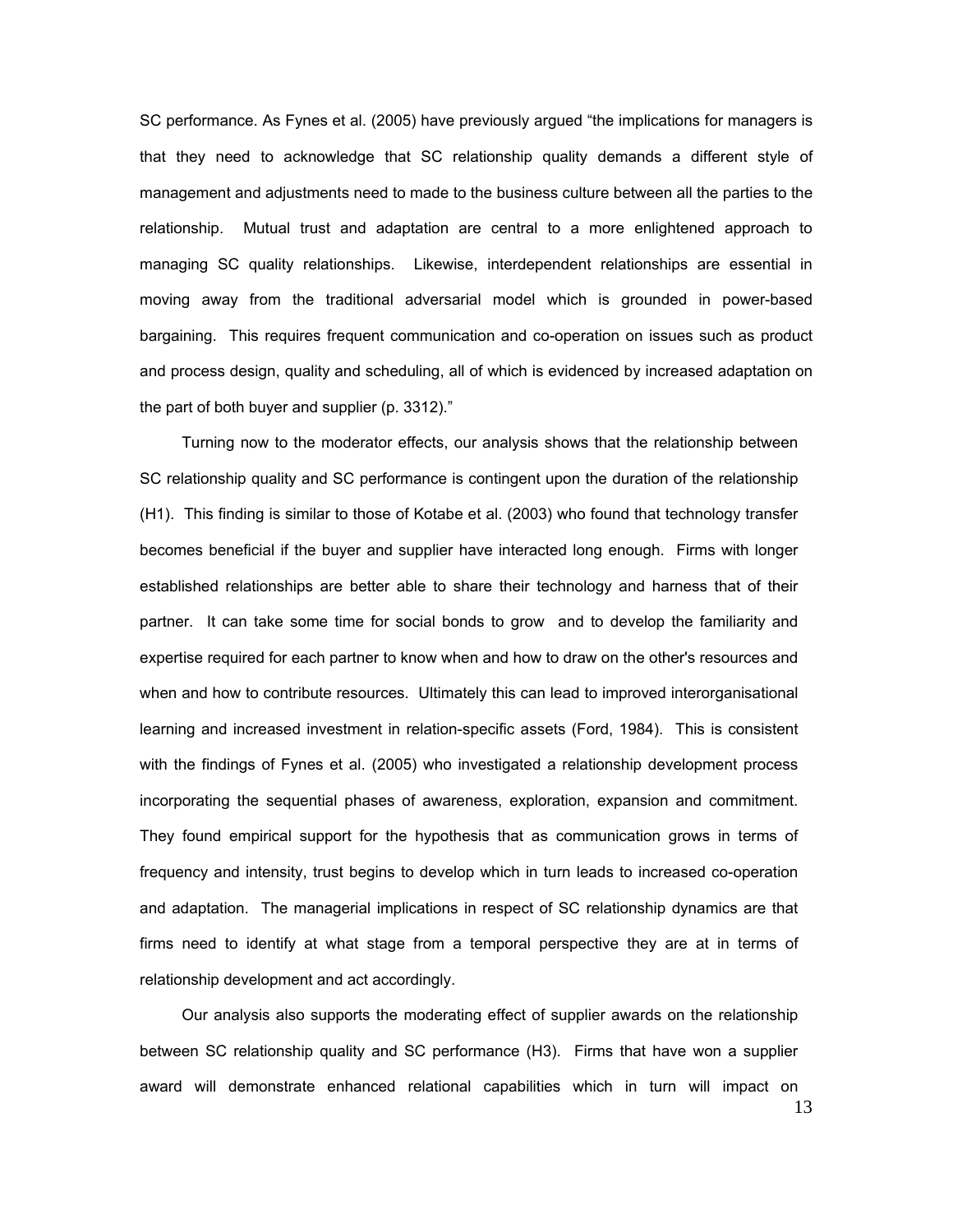performance. Our findings are contrary to those of both Terziovski et al. (1997) and Voss and Blackmon (1993) who found that awards such as ISO 9000 certification did not have a positive effect on overall quality performance. Rather our findings are consistent with those of Hendricks and Singhal (2001) who found that award winners outperformed non-award winners. In terms of managerial implications firms are faced with an array of choices such as basic quality certification such as ISO 9000, or supplier awards given by customers, or independent awards at the state or national levels.

Our findings in respect of degree of product standardisation (H4) are not supported. A possible explanation is that suppliers manufacturing standardised products operate in a market place where there is little change in customers' needs and demand is stable. As such, the management of SC relationships requires less attention (Reed et al., 1996). Indeed, the opposite of what we hypothesised may be the case. It is interesting to compare our findings with those of Koufteros et al. (2005) with regard to the concept of equivocality. Equivocality is the presence of multiple and conflicting interpretations about a phenomenon. They point out that high equivocality leads to confusion and a lack of understanding which frequently stems from the higher levels of product complexity (as in the case of customised products). They found that such equivocality has a strong moderating effect in markets where product and process complexity is greater such as those for customised products. Likewise, Fisher (1997) argues that firms typically produce either functional products or innovative products and that innovative products (where there is a greater degree of equivocality) requires a more sophisticated approach to the management of relationships.

Relative positioning in terms of supply chain tier does not impact on the relationship between SC relationship quality and SC performance (H5). This may seem surprising given that lower tier suppliers are more remote from the final customer and that much of the empirical literature in marketing and quality management exhorts suppliers to get closer to the customer (Hines, 1994; Kotabe et al., 2002). The increasing prevalence of supplier parks and vendor hubs where lower tier suppliers are clustered geographically closer to first-tier suppliers provides a possible insight into why this hypothesis not supported. Likewise, the-ever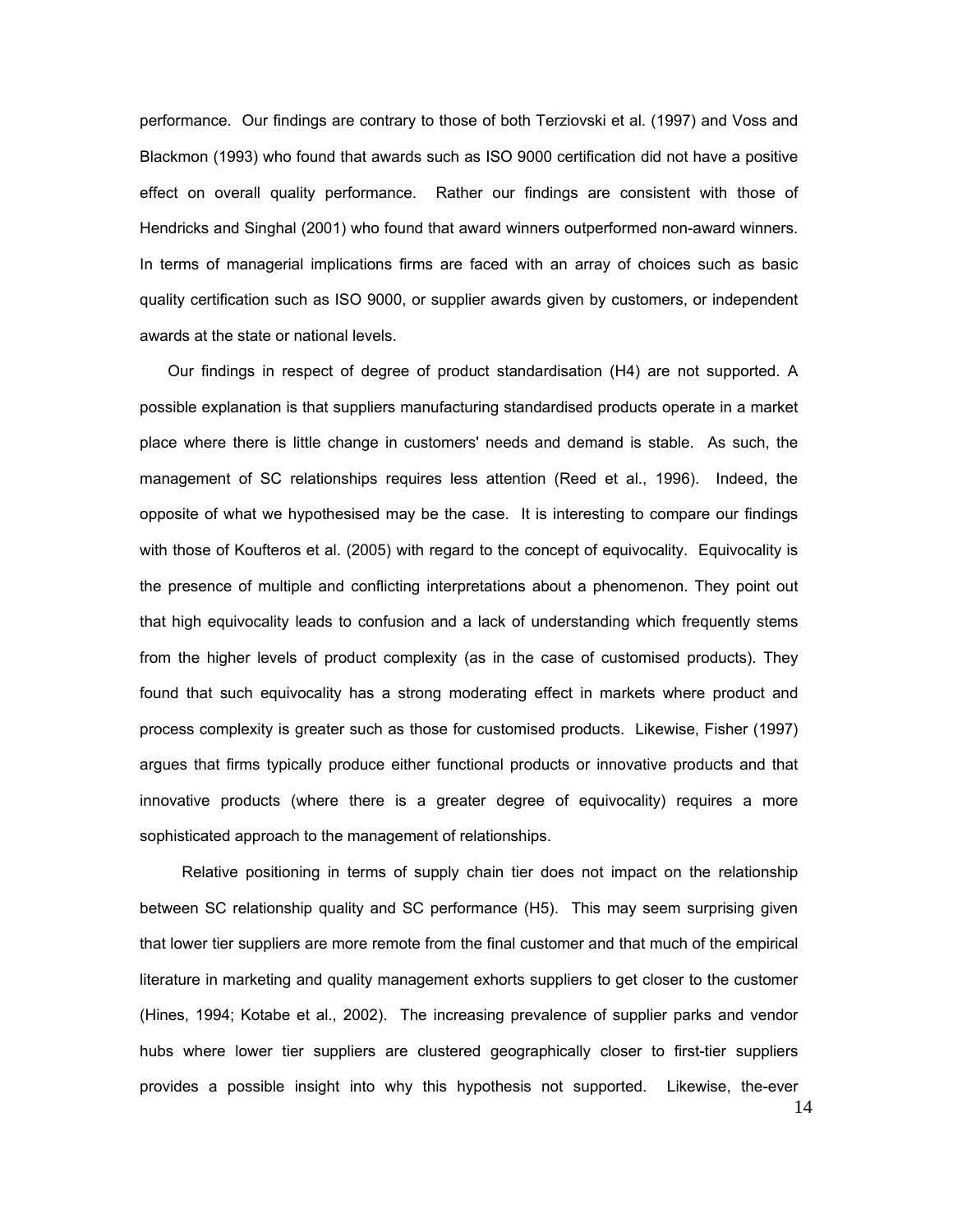increasing sophistication of inter-organisational information and communication technologies can reduce the geographical , social and perceived psychic distance between lower-tier suppliers and end-user: final customers can be just 'a click away' in a web-enabled supply chain. In terms of managerial implications, there is considerable opportunity then for lower-tier suppliers given that that new product development is more and more becoming a boundary spanning process involving many companies (Kanter, 1989).

This study also has some limitations. We recognise that the issue of common methods/source variance is of particular concern for survey research wherein a single organizational informant provides answers to both independent and dependent variables using the same data collection approach such as a questionnaire. When data for independent variables and dependent variables have been collected using the same single source, the potential for inflated empirical relationships to occur is increased (Rungtusanatham et al., 2003). However, collecting data from several sources significantly increases the time and cost of data collection. Accordingly we have used the most knowledgeable/ or key informant to provide data to maximize the chance of highly reliable data (Kumar et al., 1993).

It can also be argued that the perceptions of relationships in our study are somewhat unidimensional in that they represent the views of just one party and ignore the views of customers. This limitation implicitly suggests a significantly different research design based on the relationship dyad (in itself, not without difficulties in terms of sample size, dyad access, confidentiality and accuracy of response).

In conclusion, our findings provide mixed support for the proposed model. Future research could focus on the impact of other moderator variables on the SC relationship quality - SC performance linkage. These include variables such as inter-organisational information and communication technologies, product life cycle effects and managerial attitudes.

#### *Acknowledgement*

This research is supported by Science Foundation Ireland under Grant No. 03/CE3/I405 as part of the Centre for Telecommunications Value-Chain-Driven Research (CTVR).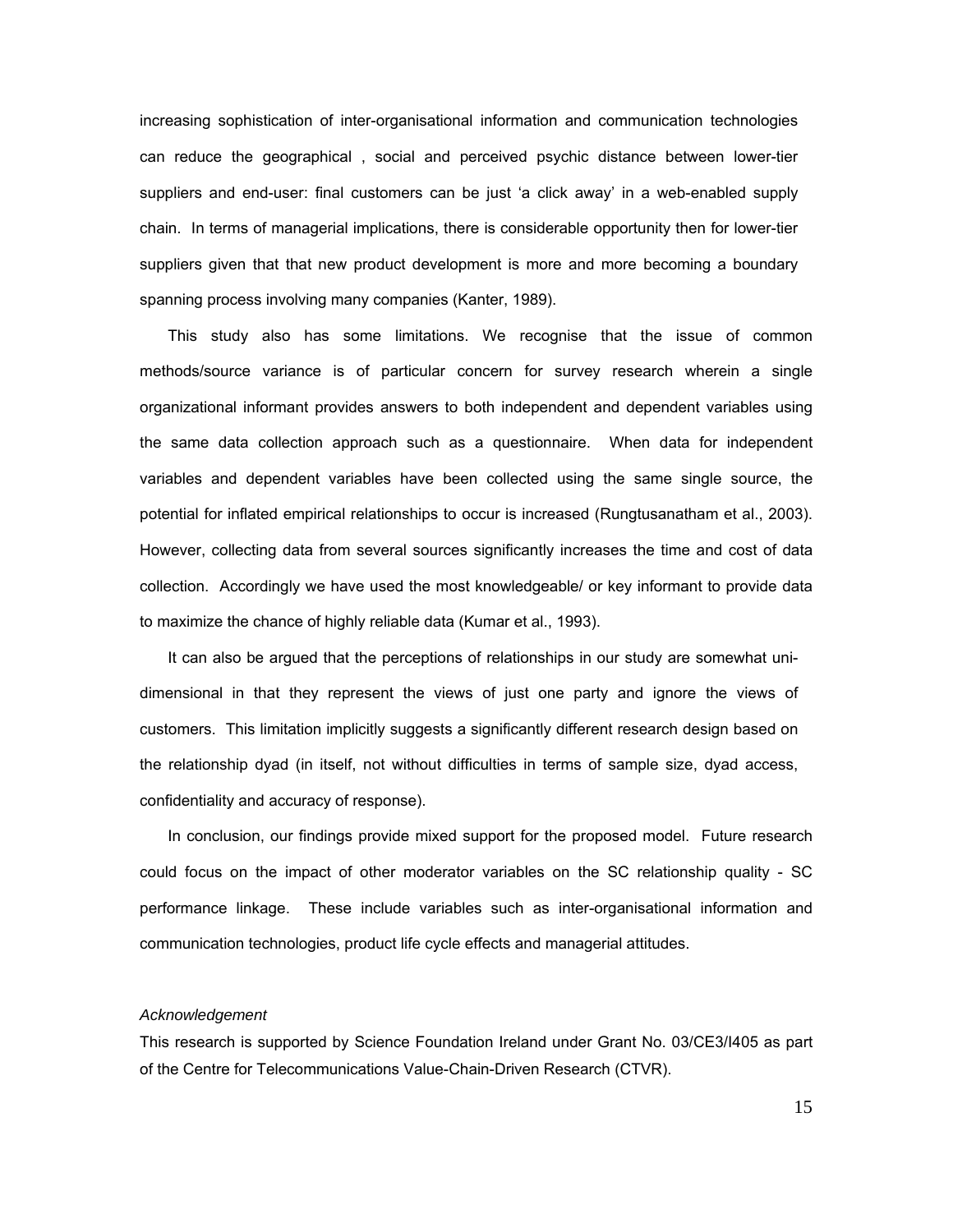# **Appendix A**

Construct Measures and sources (anchored by a strongly agree/disagree 5 point scale)

### **Quality Performance (Customer Satisfaction)** (Voss and Blackmon, 1994)

- Q1 Frequency of customer complaints.
- Q2 Adequacy of customer complaint tracking/feedback systems.

#### **Delivery Performance** (Choi and Eboch, 1998)

- D1 Speed of delivery relative to competitors.
- D2 Percentage of orders delivered on-time.

**Cost Performance** (Fynes and Voss, 2001)

- C1 Unit cost of product relative to competitors.
- C2 Unit cost of product over life cycle.

### **Flexibility Performance** (Dixon, 1992)

- F1 Volume flexibility.
- F2 Variety (product line) flexibility.

#### **Communication** (Heide and John, 1992)

- CM1 Exchange of information in this relationship takes place frequently and informally, and not only according to a pre-specified agreement.
- CM2 In this relationship, any information that might help the other party will be provided for them.
- CM3 Both parties in the relationship will provide proprietary information if it can help the other party.
- CM4 Both parties keep each other informed about events or changes that may affect the other party.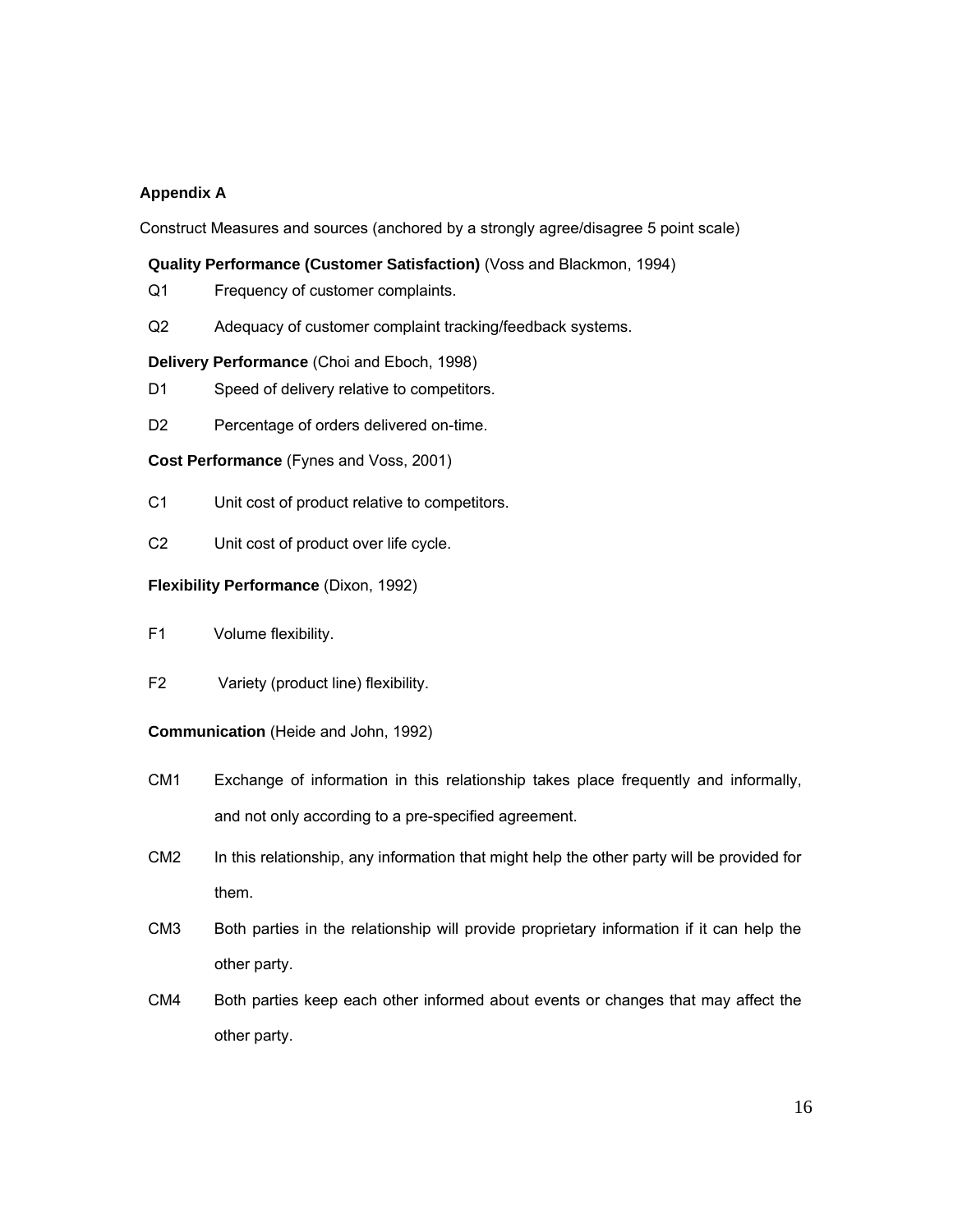#### **Co-operation** (Morgan and Hunt, 1994)

- CL1 We co-operate extensively with this customer with respect to product design.
- CL2 We co-operate extensively with this customer with respect to process design.
- CL3 We co-operate extensively with this customer with respect to forecasting and production planning.

CL4 We co-operate extensively with this customer with respect to quality practices.

**Adaptation** (Heide and John, 1992)

- A1 Gearing up to deal with this customer requires highly specialised tools and equipment.
- A2 Our production system has been tailored to meet the requirement of this customer.
- A3 We have made significant investments in tooling and equipment that are dedicated to our relationship with this customer.
- A4 Our production system has been tailored to produce the items supplied to this customer.

**Trust** (Larzelere and Huston, 1980)

- T1 Based on your past and present experience, how would you characterise the level of trust your firm has in its working relationship with this customer.
- T2 We feel that this customer can be counted on to help us.
- T3 We feel that we can trust this customer completely.
- T4 This customer has a high level of integrity.

## **Product standardisation** (Saeed et al., 2005)

S1 Standard product with no options  $\leftrightarrow$  customised product manufactured to customer specification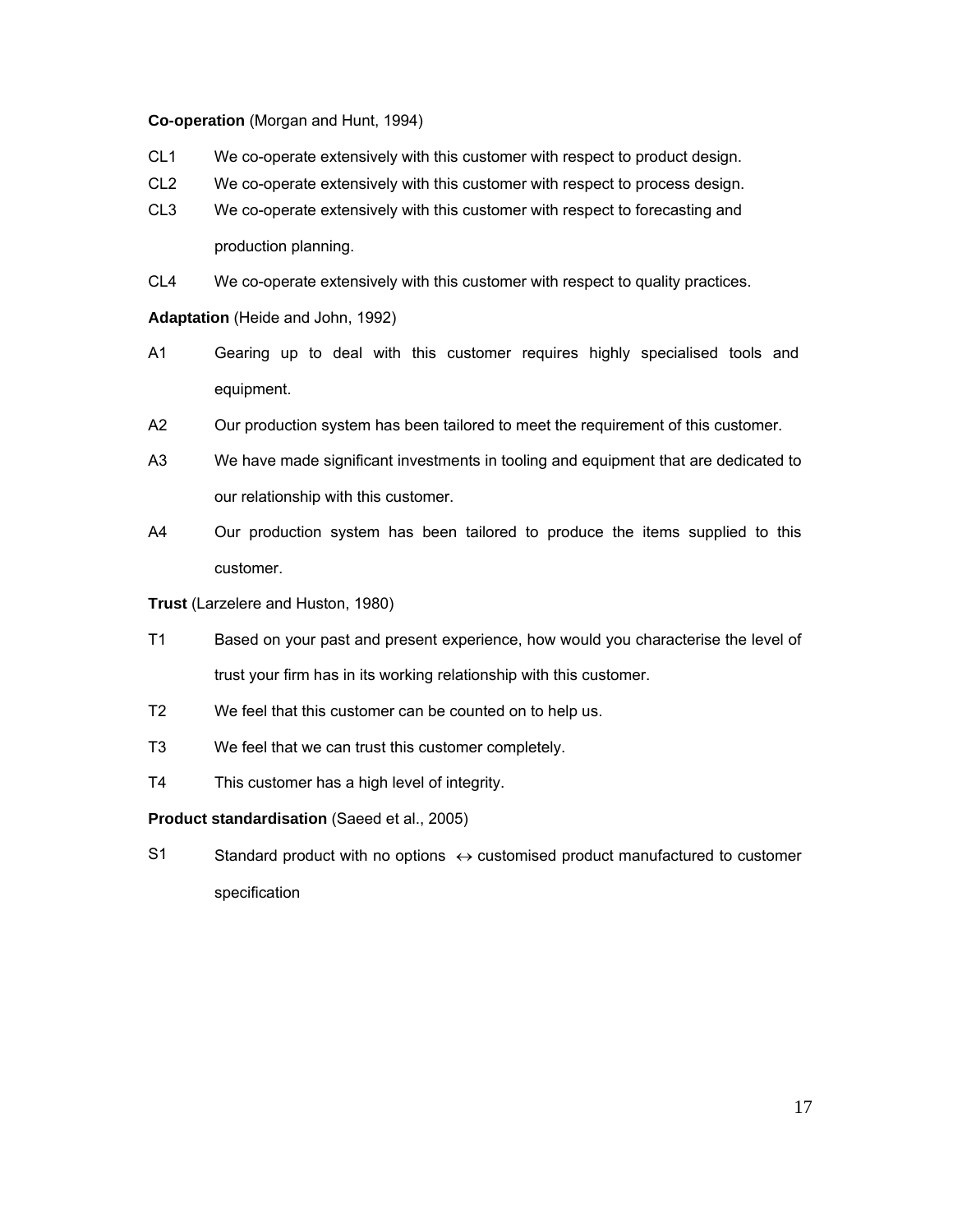# **Appendix B**

|                 | <b>Sample Covariances -</b><br><b>Estimates</b> |                |                |                |                           |                |                |               |         |      |                 |      |                |      |                |                    |                |    |
|-----------------|-------------------------------------------------|----------------|----------------|----------------|---------------------------|----------------|----------------|---------------|---------|------|-----------------|------|----------------|------|----------------|--------------------|----------------|----|
|                 | C <sub>1</sub>                                  | C <sub>2</sub> | F <sub>1</sub> | F <sub>2</sub> | D <sub>1</sub>            | D <sub>2</sub> | Q <sub>1</sub> | Q2            | CM1 CM2 |      | CM <sub>3</sub> | CM4  | A <sub>1</sub> | A2   | A <sub>3</sub> | A4                 | T <sub>1</sub> | T1 |
| C <sub>1</sub>  | 0.91                                            |                |                |                |                           |                |                |               |         |      |                 |      |                |      |                |                    |                |    |
| C <sub>2</sub>  | 0.48                                            | 1.06           |                |                |                           |                |                |               |         |      |                 |      |                |      |                |                    |                |    |
| F <sub>1</sub>  | 0.19                                            | 0.12           | 0.98           |                |                           |                |                |               |         |      |                 |      |                |      |                |                    |                |    |
| F <sub>2</sub>  | 0.08                                            | 0.12           | 0.36           | 0.77           |                           |                |                |               |         |      |                 |      |                |      |                |                    |                |    |
| D <sub>1</sub>  | 0.08                                            | 0.05           | 0.07           | $0.11$ $0.41$  |                           |                |                |               |         |      |                 |      |                |      |                |                    |                |    |
| D <sub>2</sub>  | 0.12                                            | 0.07           | 0.08           | $0.16$ $0.41$  |                           | 0.59           |                |               |         |      |                 |      |                |      |                |                    |                |    |
| Q <sub>1</sub>  | 0.25                                            | 0.51           | 0.13           | $0.05$ $0.02$  |                           | 0.04           | 0.97           |               |         |      |                 |      |                |      |                |                    |                |    |
| Q2              | 0.46                                            | 0.52           | 0.06           | 0.11           | $-0.02$                   | 0.05           | 0.58           | 1.35          |         |      |                 |      |                |      |                |                    |                |    |
| CM <sub>1</sub> | 0.19                                            | 0.22           | 0.23           | 0.13 0.07      |                           | 0.09           | 0.09           | $0.14$ 0.73   |         |      |                 |      |                |      |                |                    |                |    |
| CM <sub>2</sub> | 0.11                                            | 0.14           | 0.16           | 0.1            | 0.06                      | 0.03           | 0.05           | 0.09          | 0.22    | 0.46 |                 |      |                |      |                |                    |                |    |
| CM <sub>3</sub> | 0.24                                            | 0.3            | 0.26           | $0.12$ $0.01$  |                           | 0              | 0.15           | $0.25$ 0.35   |         | 0.29 | 0.63            |      |                |      |                |                    |                |    |
| CM4             | 0.13                                            | 0.22           | 0.17           | 0.1            | 0.08                      | 0.06           | 0.15           | $0.07$ 0.23   |         | 0.17 | 0.27            | 0.49 |                |      |                |                    |                |    |
| A1              | 0.23                                            | 0.21           | 0.28           | 0.21           | 0.1                       | 0.1            | 0.15           | 0.19          | 0.27    | 0.16 | 0.22            | 0.09 | 1.07           |      |                |                    |                |    |
| A2              | 0.19                                            | 0.28           | 0.14           | $0.15$ 0.05    |                           | 0.06           | 0.32           | 0.31          | 0.1     | 0.15 | 0.23            | 0.12 | 0.36           | 0.99 |                |                    |                |    |
| A <sub>3</sub>  | 0.25                                            | 0.36           | 0.16           |                | $0.07 - 0.02$             | 0.01           | 0.36           | $0.35$ 0.16   |         | 0.09 | 0.25            | 0.1  | 0.49           | 0.51 | 1.11           |                    |                |    |
| A4              | 0.12                                            | 0.27           | 0.11           | $0.15$ 0.04    |                           | 0.06           | 0.33           | 0.38 0.08     |         | 0.12 | 0.21            | 0.09 | 0.36           | 0.75 | 0.48           | 1.05               |                |    |
| T1              | 0.07                                            | 0.14           | 0.23           | $0.15$ $0.11$  |                           | 0.1            | $-0.01$        | $0.03$ $0.19$ |         | 0.17 | 0.22            | 0.18 | 0.18           | 0.11 | 0.11           | 0.12               | 0.66           |    |
| T <sub>2</sub>  | 0.18                                            | 0.27           | 0.26           | $0.13$ $0.01$  |                           | 0.03           | 0.14           | $0.16$ $0.23$ |         | 0.18 | 0.3             | 0.2  | 0.26           | 0.18 | 0.3            | 0.16               | $0.24$ 0.      |    |
| T <sub>3</sub>  | 0.09                                            | 0.21           | 0.3            | 0.2            | 0.06                      | 0.08           | 0.12           | $0.17$ 0.27   |         | 0.23 | 0.3             | 0.25 | 0.22           | 0.18 | 0.24           | 0.2                | $0.43$ 0.      |    |
| T <sub>4</sub>  | 0.12                                            | 0.2            | 0.21           | $0.12$ $0.06$  |                           | 0.08           | 0.14           | $0.19$ $0.23$ |         | 0.23 | 0.29            | 0.2  | 0.23           | 0.18 | 0.17           | 0.21               | $0.31$ $0.$    |    |
| CL <sub>1</sub> | 0.12                                            | 0.18           | 0.29           | 0.27 0.06      |                           | 0.08           | 0.05           | $0.12$ $0.28$ |         | 0.15 | 0.26            | 0.23 | 0.39           | 0.24 | 0.25           | 0.18               | $0.25$ 0.      |    |
| CL <sub>2</sub> | 0.06                                            | 0.18           | 0.21           | 0.13           | $-0.04$                   | $-0.03$        | 0.09           | $0.12$ $0.28$ |         | 0.23 | 0.29            | 0.3  | 0.26           | 0.35 | 0.32           | 0.21               | $0.14$ 0.      |    |
| CL <sub>3</sub> | 0.22                                            | 0.33           | 0.36           |                | $0.28 - 0.05$             | $-0.02$ 0.19   |                | 0.2           | 0.3     | 0.2  | 0.35            | 0.25 | 0.3            | 0.34 |                | $0.27$ 0.24        | $0.14$ 0.      |    |
| CL <sub>4</sub> | 0.26                                            | 0.26           | 0.23           |                | $0.19 - 0.03 - 0.03$ 0.17 |                |                | $0.19$ 0.24   |         | 0.12 | 0.16            | 0.26 | 0.23           | 0.29 | 0.19           | $0.12$ $0.23$ $0.$ |                |    |

|  | CM1 CM2 CM3 CM4 A1 A2 A3 A4 T1 T: |  |  |  |  |
|--|-----------------------------------|--|--|--|--|
|  |                                   |  |  |  |  |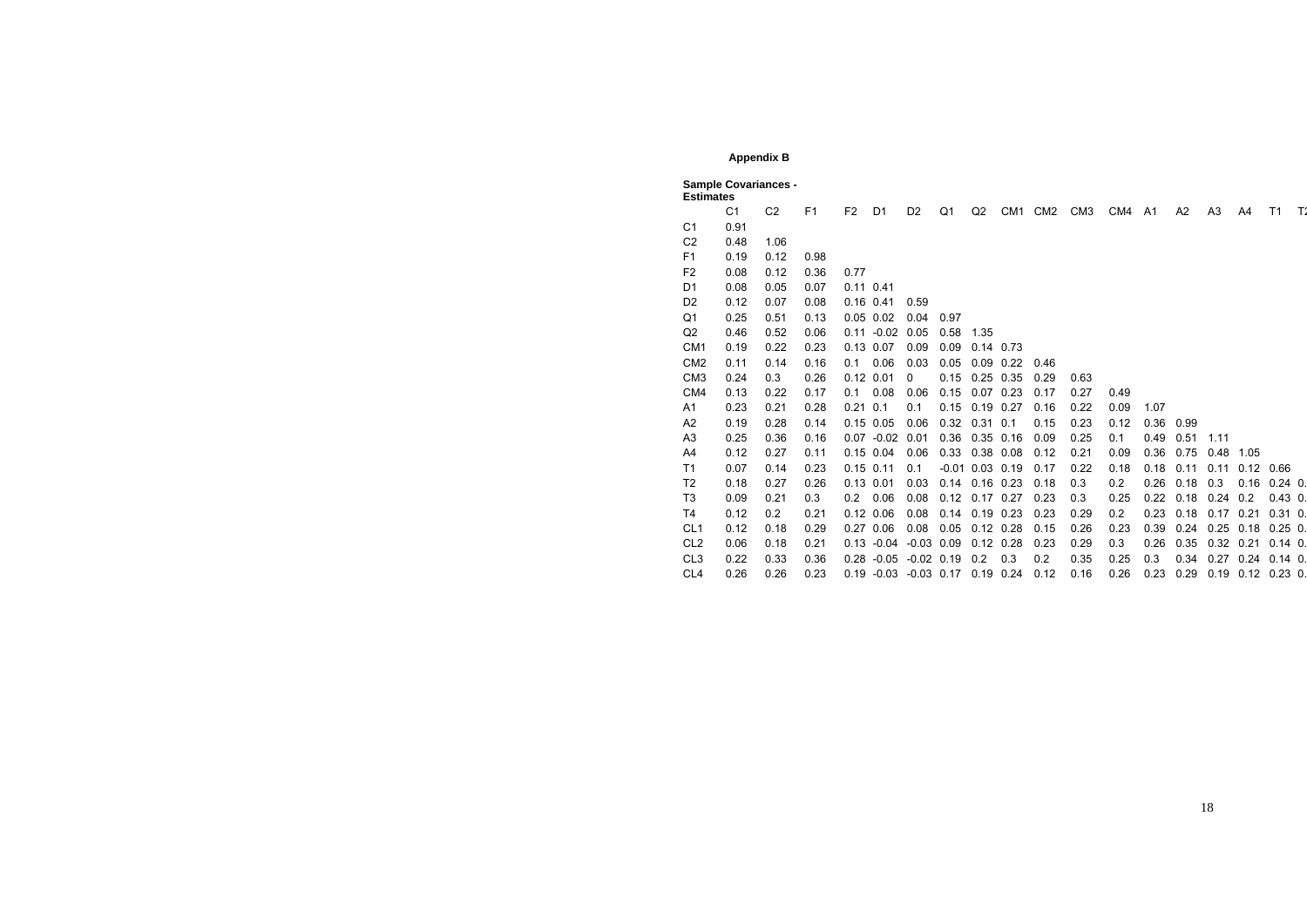



Table 1: Population and sample profiles

| Sample (%)<br>Characteristic<br>Population (%) |  |
|------------------------------------------------|--|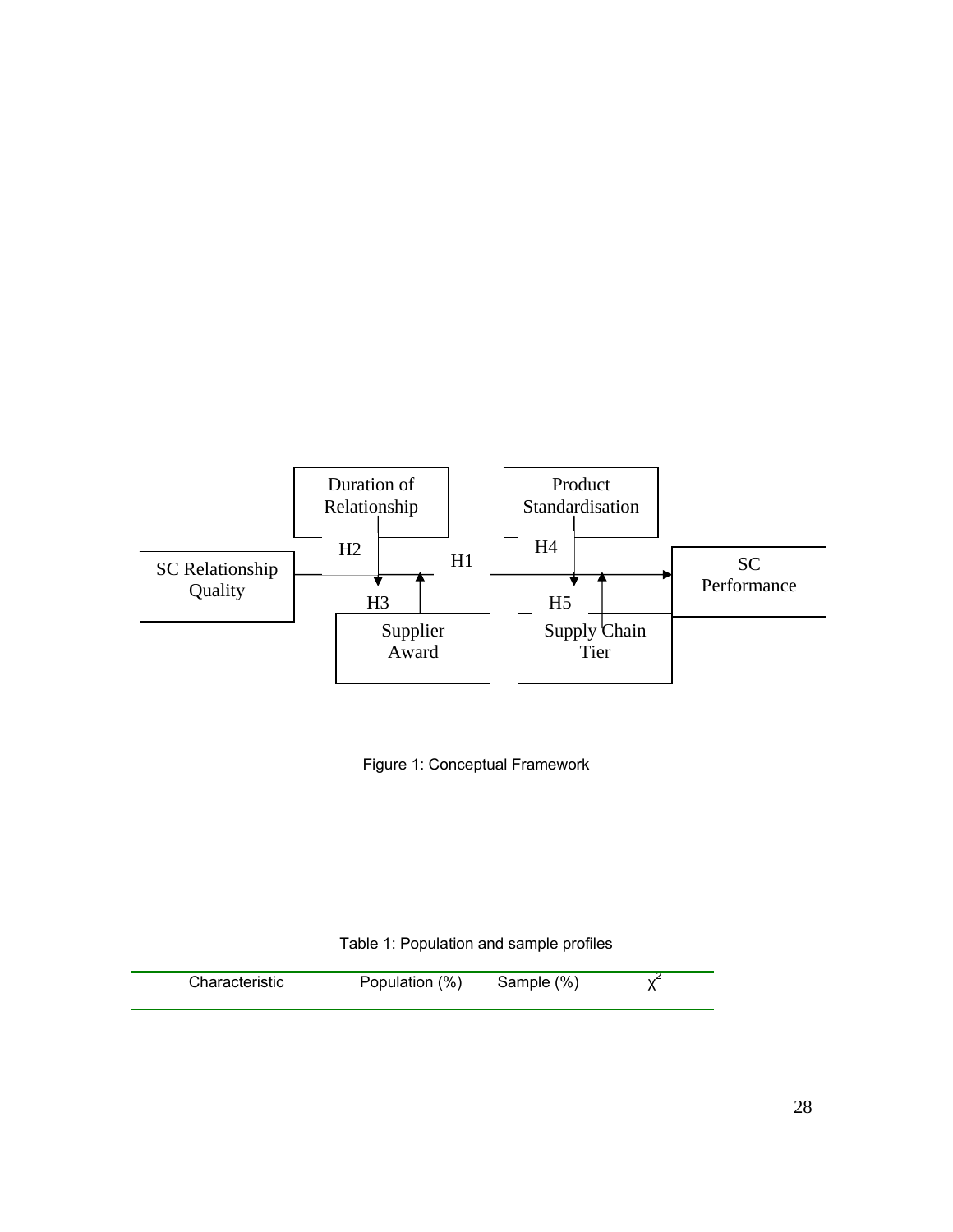| No. of Employees          |      |      |           |
|---------------------------|------|------|-----------|
| Less than 20              | 21.9 | 16.5 |           |
| 20 but less than 50       | 41.2 | 40.0 |           |
| 50 but less than 100      | 15.6 | 20.5 |           |
| 100 but less than 200     | 11.0 | 11.5 |           |
| 200 or more               | 10.3 | 11.5 | <b>NS</b> |
| <b>Plant Ownership</b>    |      |      |           |
| Irish                     | 55.0 | 52.0 |           |
| United Kingdom            | 5.0  | 2.5  |           |
| Other European            | 14.0 | 14.5 |           |
| <b>USA</b>                | 20.5 | 25.0 |           |
| Japan                     | 2.0  | 3.5  |           |
| Other                     | 3.5  | 2.5  | <b>NS</b> |
| <b>Plant Age</b>          |      |      |           |
| Less than 5 years         | 10.8 | 14.0 |           |
| 6 but less than 11 years  | 18.5 | 22.0 |           |
| 11 but less than 20 years | 47.1 | 42.0 |           |
| 20 but less than 50 years | 21.2 | 19.0 |           |
| 50 years or more          | 2.4  | 3.0  | <b>NS</b> |
|                           |      |      |           |

NS: Not significant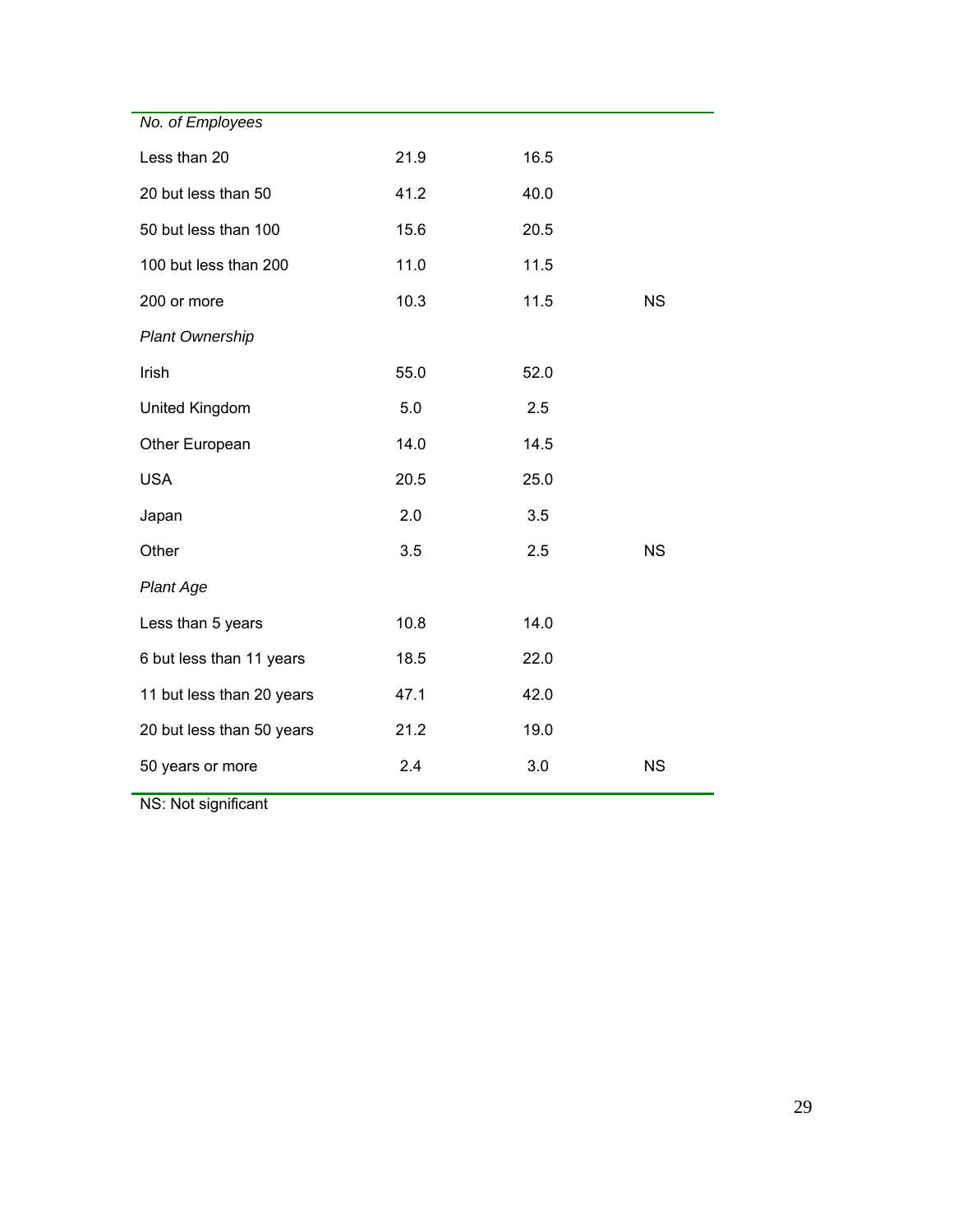| Construct                                                                                                                                  | Standardis        | Standard | t-Value | $\alpha$ | Construct                                           | Standardis        | Standard | t-Value | α    |
|--------------------------------------------------------------------------------------------------------------------------------------------|-------------------|----------|---------|----------|-----------------------------------------------------|-------------------|----------|---------|------|
|                                                                                                                                            | ed                | error    |         |          |                                                     | ed                | error    |         |      |
|                                                                                                                                            | Loading $\lambda$ |          |         |          |                                                     | Loading $\lambda$ |          |         |      |
| Trust                                                                                                                                      |                   |          |         | 0.82     | Adaptation                                          |                   |          |         | 0.78 |
| $T1$ <sup>*</sup>                                                                                                                          | 0.69              |          |         |          | $A1$ <sup>*</sup>                                   | 0.61              |          |         |      |
| T <sub>2</sub>                                                                                                                             | 0.63              | 0.10     | 8.11    |          | A2                                                  | 0.88              | 0.32     | 5.83    |      |
| T <sub>3</sub>                                                                                                                             | 0.92              | 0.13     | 9.96    |          | A3                                                  | 0.62              | 0.26     | 5.10    |      |
| T <sub>4</sub>                                                                                                                             | $\mathsf{R}$      | 0.10     | 8.80    |          | A4                                                  | 0.83              | 0.33     | 5.84    |      |
| $\chi^2$ =3.11, df=2, p=0.21, NFI=0.98, GFI=0.99, AGFI=0.96, RMSEA=                                                                        |                   |          |         |          | $\chi^2$ =17.762, df=2, p=0.00, NFI=0.80, GFI=0.96, |                   |          |         |      |
| 0.05                                                                                                                                       |                   |          |         |          | AGFI=0.80, RMSEA=0.04                               |                   |          |         |      |
| Communication                                                                                                                              |                   |          |         | 0.76     | Co-operation                                        |                   |          |         | 0.76 |
| $CM1$ <sup>*</sup>                                                                                                                         | 0.62              |          |         |          | $CL1$ <sup>*</sup>                                  | 0.60              |          |         |      |
| CM <sub>2</sub>                                                                                                                            | 0.63              | 0.11     | 6.88    |          | CL <sub>2</sub>                                     | 0.72              | 0.16     | 7.03    |      |
| CM <sub>3</sub>                                                                                                                            | 0.83              | 0.16     | 7.49    |          | CL <sub>3</sub>                                     | 0.78              | 0.16     | 7.15    |      |
| CM4                                                                                                                                        | 0.60              | 0.11     | 6.56    |          | CL <sub>4</sub>                                     | 0.60              | 0.14     | 6.20    |      |
| $\chi^2$ =0.31, df=2, p=0.85, NFI=0.99, GFI=0.99, AGFI=0.99, RMSEA= 0.00<br>$\chi^2$ =14.11, df=2, p=0.001, NFI=0.93, GFI=0.96, AGFI=0.84, |                   |          |         |          |                                                     |                   |          |         |      |
| <b>RMSEA=0.06</b>                                                                                                                          |                   |          |         |          |                                                     |                   |          |         |      |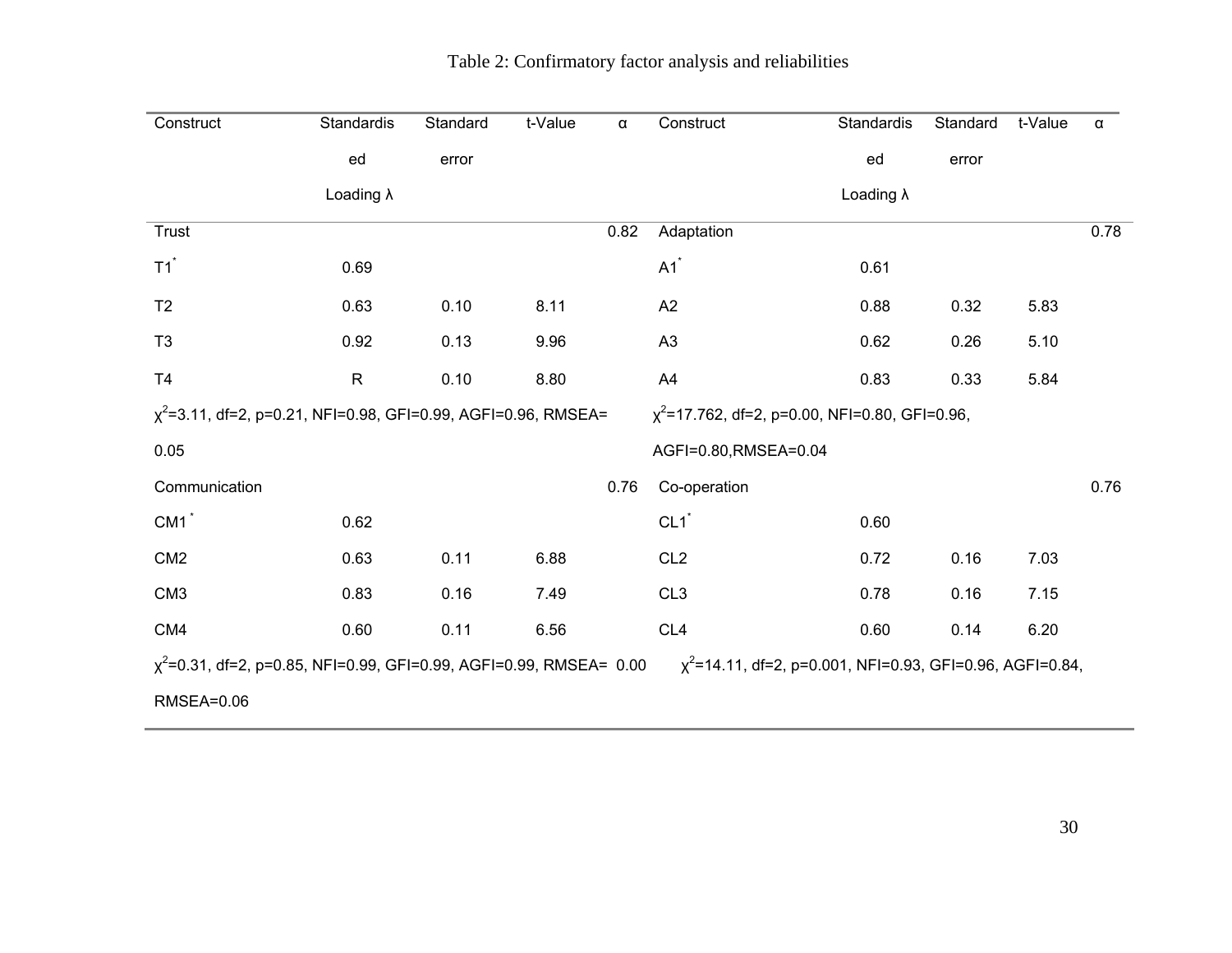| Table 2 continued     |                   |          |         |      |                |                                                                      |         |         |          |
|-----------------------|-------------------|----------|---------|------|----------------|----------------------------------------------------------------------|---------|---------|----------|
| Construct             | Standardis        | Standard | t-Value | α    | Construct      | Standardise                                                          | Standar | t-Value | $\alpha$ |
|                       | ed                | error    |         |      |                | d                                                                    | d       |         |          |
|                       | Loading $\lambda$ |          |         |      |                | Loading $\lambda$                                                    | error   |         |          |
| <b>SC Performance</b> |                   |          |         | 0.79 |                |                                                                      |         |         |          |
| Q1                    | 0.64              |          |         |      | C <sub>1</sub> | 0.69                                                                 | 0.23    | 5.63    |          |
| Q2                    | 0.61              | 0.24     | 5.42    |      | C <sub>2</sub> | 0.74                                                                 | 0.27    | 5.80    |          |
| D <sub>1</sub>        | 0.62              | 0.21     | 5.14    |      | F <sub>1</sub> | 0.66                                                                 | 0.24    | 5.22    |          |
| D <sub>2</sub>        | 0.70              | 0.25     | 5.64    |      | F <sub>2</sub> | 0.67                                                                 | 0.22    | 5.33    |          |
| $x^2$                 |                   |          |         |      |                | $\chi^2$ =69.14, df=9, p=0.00, NFI=0.82, GFI=0.88, AGFI=0.81, RMSEA= |         |         |          |
|                       |                   |          |         |      | 0.06           |                                                                      |         |         |          |

\*The corresponding parameter is set to 1 (unstandardised) to fix the scale of measurement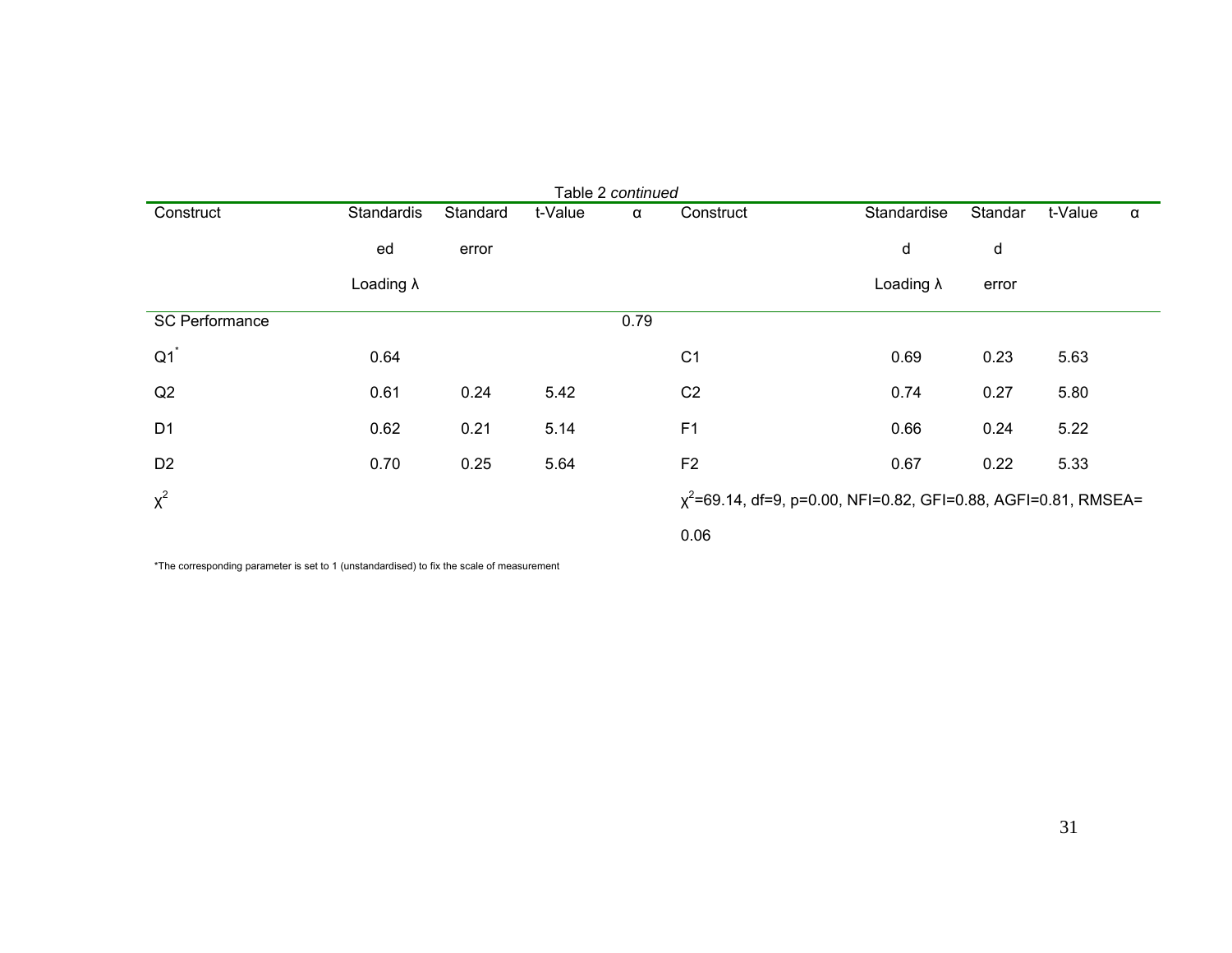# Table 3: Structural Model Coefficients

|    | Path                     | Standardized    | Standard | t-Value | Result    |
|----|--------------------------|-----------------|----------|---------|-----------|
|    |                          | Path Estimate y | error    |         |           |
| H1 | <b>SC Relationship</b>   | 0.28            | 0.07     | $3.42*$ | Supported |
|    | $Quality \rightarrow SC$ |                 |          |         |           |
|    | performance              |                 |          |         |           |
|    |                          |                 |          |         |           |

\* significant at 1% level

# Table 4:  $\chi^2$  difference test for moderator effects

| <b>Hypothesis</b> | Moderator       | Equality       | Free Model    | $x^2$             | p         |
|-------------------|-----------------|----------------|---------------|-------------------|-----------|
|                   |                 | Constraint     |               | <b>Difference</b> |           |
|                   |                 | Model          |               |                   |           |
| H <sub>2</sub>    | Duration        | $x^2$ = 256.66 | $x^2 = 53.81$ | $x^2$ = 202.85    | p < 0.001 |
|                   |                 | $(d.f. = 52)$  | $(d.f. = 51)$ | $(d.f. = 1)$      |           |
| H <sub>3</sub>    | Award           | $x^2$ = 53.82  | $x^2 = 58.41$ | $x^2 = 4.59$      | p < 0.05  |
|                   |                 | $(d.f. = 52)$  | $(d.f. = 51)$ | $(d.f. = 1)$      |           |
| H <sub>4</sub>    | Standardisation | $x^2$ = 53.83  | $x^2 = 53.81$ | $x^2 = 0.02$      | p > 0.75  |
|                   |                 | $(d.f. = 52)$  | $(d.f. = 51)$ | $(d.f. = 1)$      |           |
| H <sub>5</sub>    | Tier            | $x^2$ = 53.85  | $x^2 = 53.81$ | $x^2 = 0.04$      | p > 0.75  |
|                   |                 | $(d.f. = 52)$  | $(d.f. = 51)$ | $(d.f. = 1)$      |           |
|                   |                 |                |               |                   |           |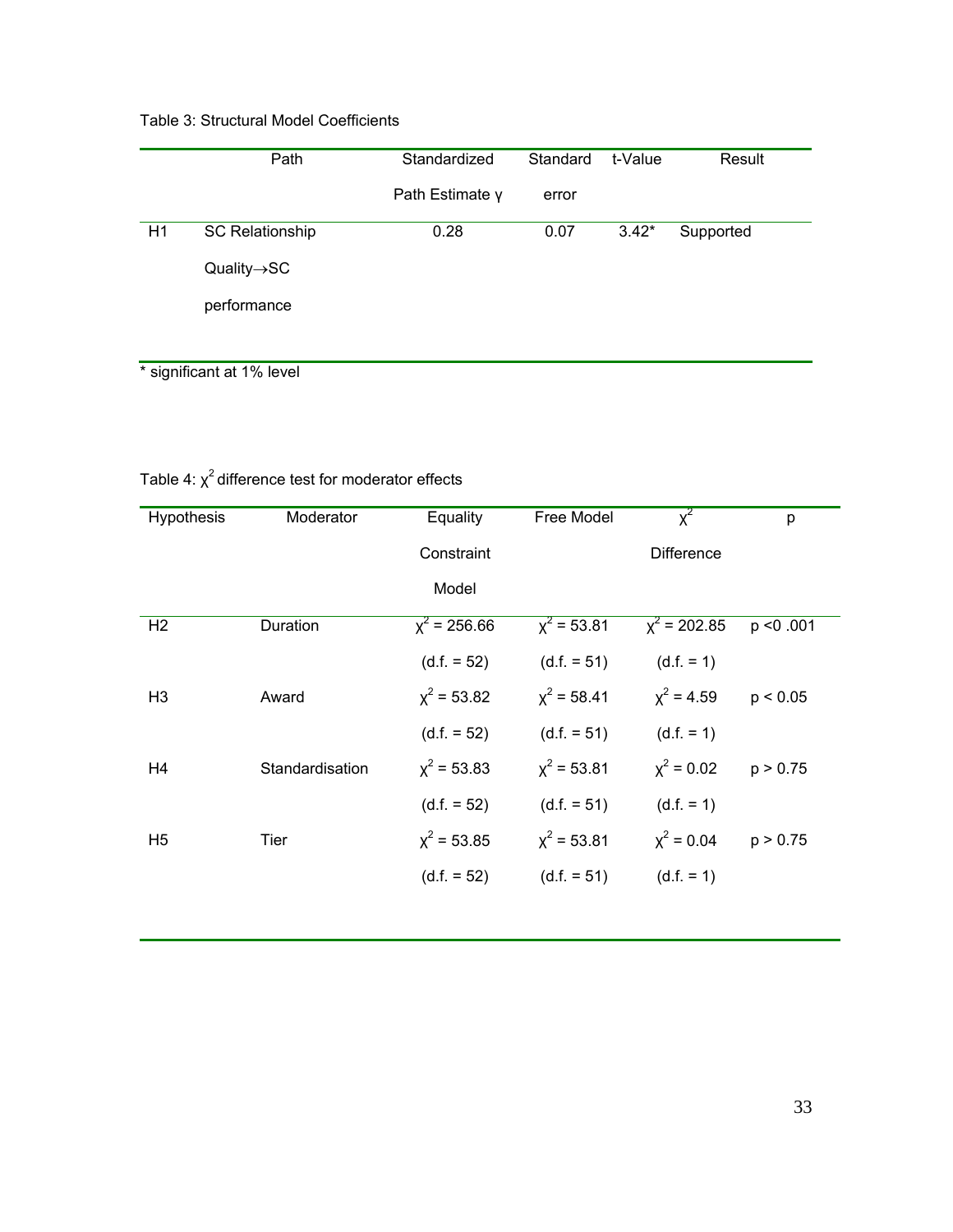#### **References**

- Anderson, J. C. and Gerbing, D. W., 1988. Structural equation modelling in practice: A review and recommended two-step approach, Psychological Bulletin, 103, 3, 411-423.
- Anderson, J. C. and Narus, J. A., 1990. A model of distributor firm and manufacturer firm working partnerships, Journal of Marketing, 54, 1, 42-58.
- Bollen, K. A., 1989. Structural equations with latent variables, John Wiley and Sons, New York.
- Byrne, B. M., 2001. Structural equation modelling with Amos basic concepts, applications and programming, Lawrence Erlbaum Associates, Mahwah, NJ.
- Chin, W. W., 1998. Issues and opinion on structural equation modelling, MIS Quarterly, 22, 1, 7- 16.
- Choi, T. Y. and Eboch, K., 1998. The TQM paradox: Relations among TQM practices, plant performance, and customer satisfaction, Journal of Operations Management, 17, 1, 59- 75.
- Christopher, M. and Towill, D., 2001. An integrated model for the design of agile supply chains, International Journal of Physical Distribution and Logistics Management, 31, 4, 235-246.
- Crosby, L. A., Evans, K. R. and Cowles, D., 1990. Relationship quality in services selling: An interpersonal influence perspective, Journal of Marketing, 54, July, 68-81.
- De Búrca, S., 1999. Perceptions of the underlying dynamics in business-to-business relationships, Journal of Selling and Major Account Management, 2, 1, 25-38.
- Dicken, P., 1998. Global shift: Transforming the world economy, Paul Chapman Publishing, London.
- Dixon, J. R., 1992. Measuring manufacturing flexibility: An empirical investigation, European Journal of Operational Research, 60, 2, 131-143.
- Ellram, L. M. and Krause, D. R., 1994. Supplier partnerships in manufacturing versus nonmanufacturing firms, The International Journal of Logistics Management, 5, 1, 43-52.
- Fichman, M. and Levinthal, D. A., 1991. Honeymoons and the liability of adolescence: A new perspective on duration dependence in social and organizational relationships, Academy of Management Review, 16, 2, 442-468.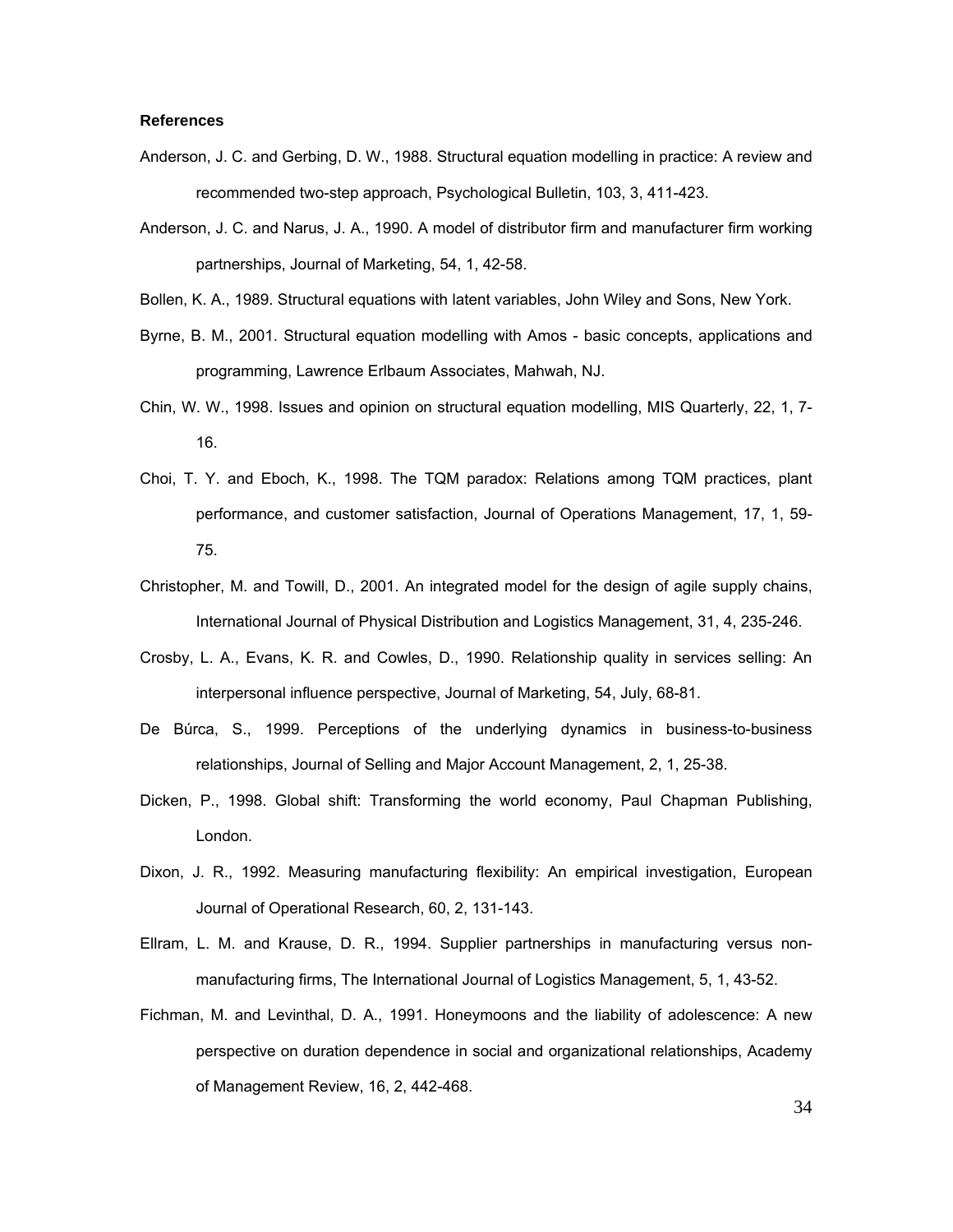- Fisher, M. L., 1997. What is the right supply chain for your product? Harvard Business Review, March-April, 105-116.
- Ford, D., 1984. Buyer-seller relationships in international industrial markets, Industrial Marketing Management, 13, 2, 101-113.
- Forker, L. B., Mendez, D. and Hershauer, J. C., 1997. Total quality management in the supply chain: What is its impact on performance?, International Journal of Production Research, 35, 6, 1681-1701.
- Frazier, G. L. and Rody, R. C., 1991. The use of influence strategies in interfirm relationships in industrial product channels, Journal of Marketing, 55, January, 52-69.
- Fynes, B., de Búrca, S. and Marshall, D., 2004. Environmental uncertainty, supply chain relationship quality and performance, Journal of Purchasing & Supply Management, 10, 4/5, 179-190.
- Fynes, B., de Búrca, S. and Voss, C., 2005. Supply chain relationship quality, the competitive environment and performance, International Journal of Production Research, 43, 16, 3303-3320.
- Fynes, B. and Voss, C., 2001. A path analytic model of quality practices, quality performance and business performance, Production and Operations Management, 10, 4, 494-513.
- Fynes, B. and Voss, C., 2002. The moderating effect of buyer-supplier relationships on quality practices and performance, International Journal of Operations and Production Management, 22, 6, 589-613.
- Fynes, B., Voss, C. and de Búrca, S., 2005. The impact of supply chain relationship dynamics on manufacturing performance vol. 25, no. 1, pp. 6-19., International Journal of Operations and Productions Management, 25, 1, 6-19.
- Grönroos, C., 1984. A service quality model and its implications, European Journal of Marketing, 18, 4, 36-44.
- Gummesson, E., 1987. The new marketing: Developing long-term interactive relationships, Long Range Planning, 20, 4, 10-20.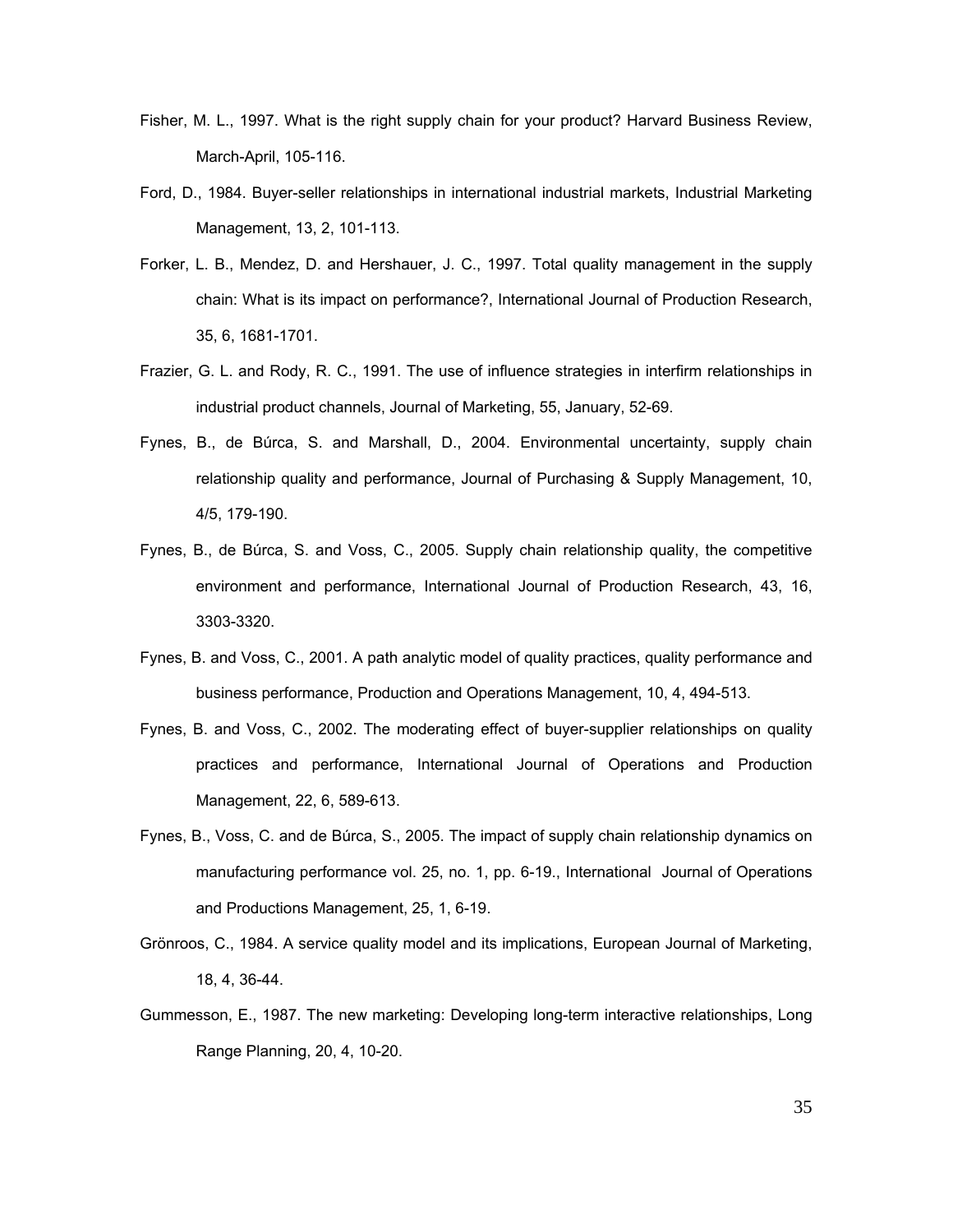- Håkansson, H., Ed. (1982). International marketing and purchasing of industrial goods, Wiley, .Chichester.
- Handfield, R. B., 1994. US global sourcing: Patterns of development, International Journal of Operations & Production Management, 14, 6, 40-51.
- Harland, C. M., 1996. Supply chain management: Relationships, chains and networks, British Journal of Management, 7, 63-80.
- Hartley, J. L. and Choi, T. Y., 1996. Supplier development: Customers as a catalyst of process change, Business Horizons, 39, 4, 37-44.
- Heide, J. B. and John, G., 1988. The role of dependence balancing in safeguarding transactionspecific assets in conventional channels, Journal of Marketing, 52, January, 20-35.
- Heide, J. B. and John, G., 1990. Alliances in industrial purchasing: The determinants of joint action in buyer-supplier relationships, Journal of Marketing Research, 27, 24-36.
- Heide, J. B. and John, G., 1992. Do norms matter in marketing relationships?, Journal of Marketing, 58, 2, 32-44.
- Hendricks, K. B. and Singhal, V. R., 1996. Quality awards and the market value of the firm: An empirical investigation, Management Science, 42, 3, 415-437.
- Hendricks, K. B. and Singhal, V. R., 2001. Firm characteristics, total quality management and financial performance, Journal of Operations Management, 19, 3, 269-285.
- Hines, P., 1994. Creating world class suppliers unlocking mutual competitive advantage, Pitman, London.
- Kalwani, M. U. and Narayandas, N., 1995. Long-term manufacturer-supplier relationships: Do they pay off for supplier firms?, Journal of Marketing, 59, 1-16.
- Kanter, R. M., 1989. Becoming pals: Pooling, allying and linking across companies, Academy of Management Executive, 3, 3, 183-193.
- Kotabe, K., Dyer, J. H. and Madhok, A., 2002. The influence of customer scope on supplier learning and performance in the Japanese automobile industry, Journal of International Business Studies, 33, 4, 717-736.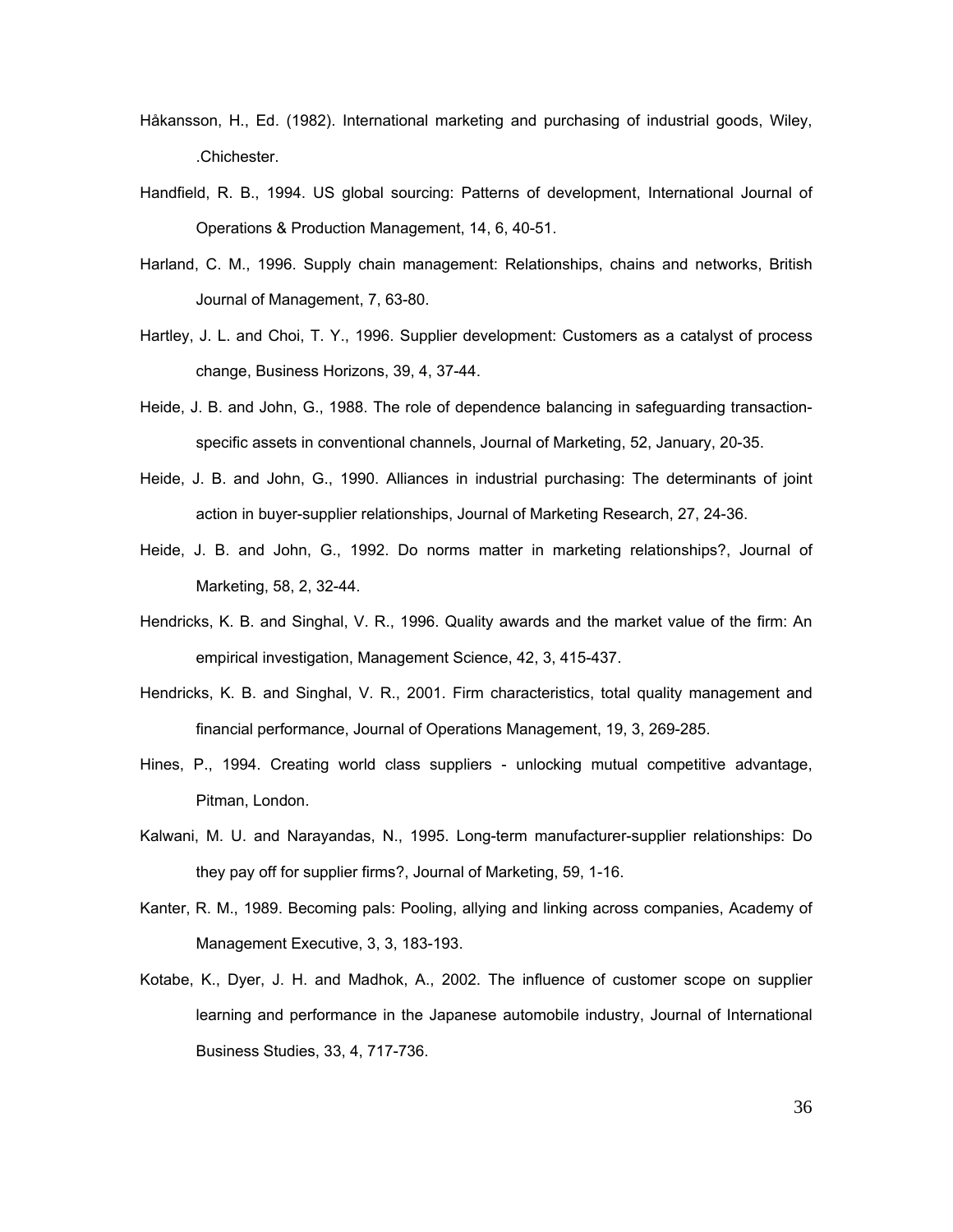- Kotabe, K., Martin, X. and Domoto, H., 2003. Gaining from vertical partnerships: Knowledge transfer, relationship duration, and supplier performance improvement in the U.S. and Japanese automotive industries, Strategic Management Journal, 24, 4, 293-384.
- Koufteros, X., Vonderembse, M. and Jayaram, J., 2005. Internal and external integration for product development: The contingency effects of uncertainty, equivocality and platform strategy, Decision Sciences, 36, 1, 97-133.
- Krause, D. R., Handfield, R. B. and Scannell, T. V., 1998. An empirical investigation of supplier development: Reactive and strategic processes, Journal of Operations Management, 17, 1, 39-58.
- Kumar, K., 2001. Technology for supporting supply chain management, Communications of the ACM, 44, 6, 57-61.
- Kumar, N., Stern, L. W. and Anderson, J. C., 1993. Conducting interorganizational research using key informants, Academy of Management Journal, 36, 6, 1633-1651.
- Lamming, R., 1993. Beyond partnership strategies for innovation and lean supply, Prentice Hall, Hemel Hempstead.
- Landeros, R. and Monczka, R. M., 1989. Cooperative buyer/seller relationships and a firm's competitive posture, Journal of Purchasing and Materials Management, 25, 3, 9-18.
- Larzelere, R. E. and Huston, T. L., 1980. The dyadic trust scale: Toward understanding interpersonal trust in close relationships, Journal of Marriage and the Family, 42, 595- 604.
- McEvily, S. E., Das, S. and McCabe, K., 2000. Avoiding competence substitution through knowledge sharing, Academy of Management Review, 25, 294-311.
- Mohr, J. and Spekman, R., 1994. Characteristics of partnership success: Partnership attributes, communication, and conflict resolution techniques, Strategic Management Journal, 15, 2, 135-152.
- Morgan, R. M. and Hunt, S. D., 1994. The commitment-trust theory of relationship marketing, Journal of Marketing, 58, 3, 20-38.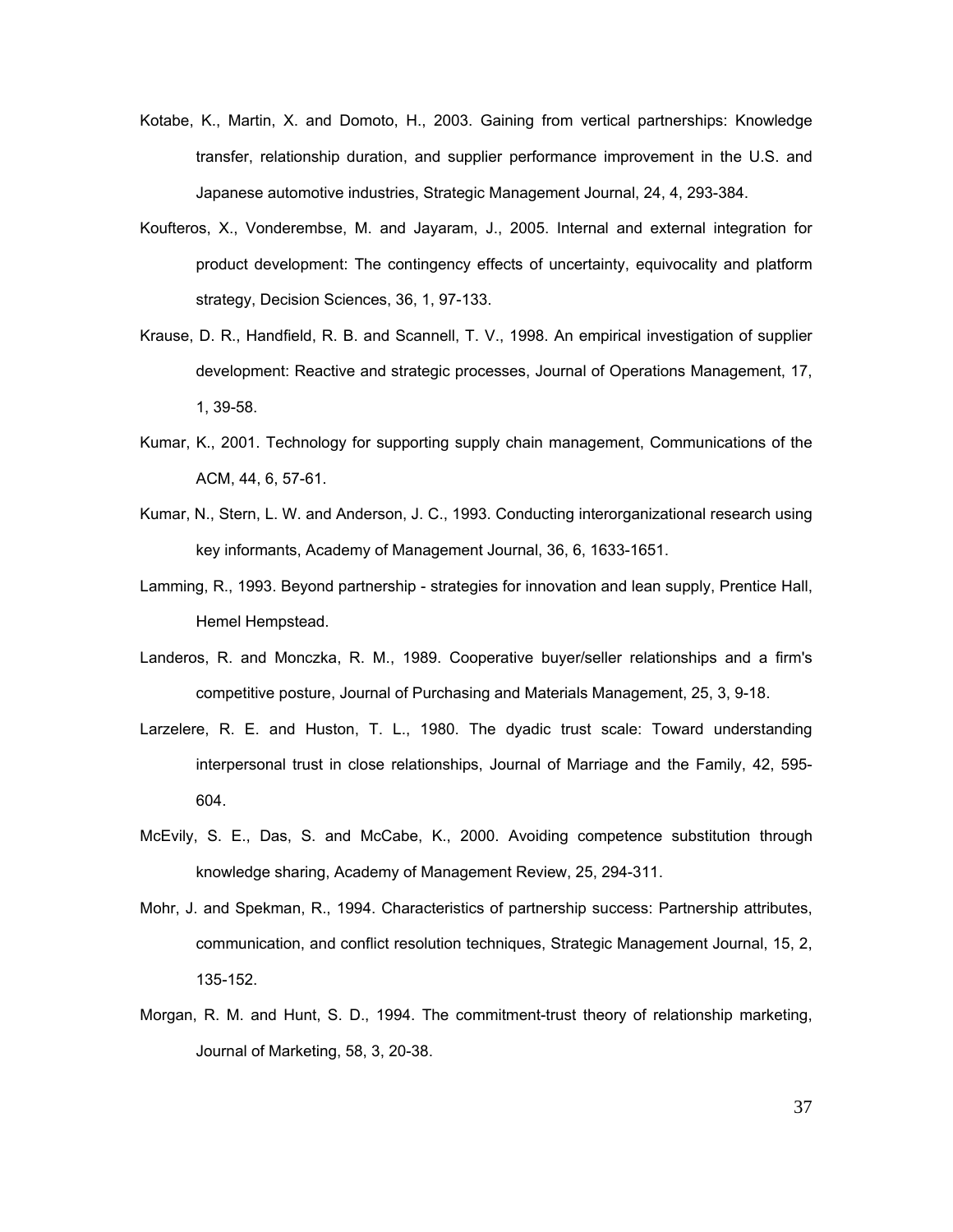- Narasimhan, R. and Jayaram, J., 1998. Causal linkages in supply chain management: An exploratory study of North American manufacturing firms, Decision Sciences, 29, 3, 579- 605.
- Naude, P. and Buttle, F., 2000. Assessing relationship quality, Industrial Marketing Management, 29, 4, 351-361.
- Nunally, J. C., 1978. Psychometric theory, McGraw Hill, New York, NY.
- Parsons, A. L., 2002. What determines buyer-seller relationship quality? An investigation from the buyer's perspective, The Journal of Supply Chain Management, Spring, 4-12.
- Reed, R., Lemak, D. J. and Montgomery, J. C., 1996. Beyond process: TQM content and firm performance, Academy of Management Review, 21, 1, 173-202.
- Rigdon, E. E., Schumacker, R. E. and Wothke, W., 1998. A comparative review of interaction and nonlinear modeling. In: Schumacker, R .E., Marcoulides, G. A. (Eds.), Interaction and nonlinear effects in structural equation modeling. Lawrence Erlbaum Associates, Mahwah, NJ.
- Robicheaux, R. A. and Coleman, J. E., 1994. The structure of marketing channel relationships, Journal of the Academy of Marketing Science, 22, 1, 38-51.
- Rungtusanatham, M. J., Choi, T. Y., Hollingworth, D. G., Wu, Z. and Forza, C., 2003. Survey research in operations management: Historical analyses, Journal of Operations Management, 21, 4, 475-488.
- Saeed, K. A., Maholtra, M. K. and Grover, V., 2005. Examining the impact of interorganizational systems on process efficiency and sourcing leverage in buyer-supplier dyads, Decision Sciences, 36, 365-396.
- Sako, M., 1992. Prices, quality and trust: Inter-firm relations in Britain and Japan, Cambridge University Press, Cambridge.
- Sako, M., Lamming, R. and Helper, S. R., 1994. Supplier relations in the UK car industry: Good news-bad news, European Journal of Purchasing and Supply Management, 1, 4, 237- 248.